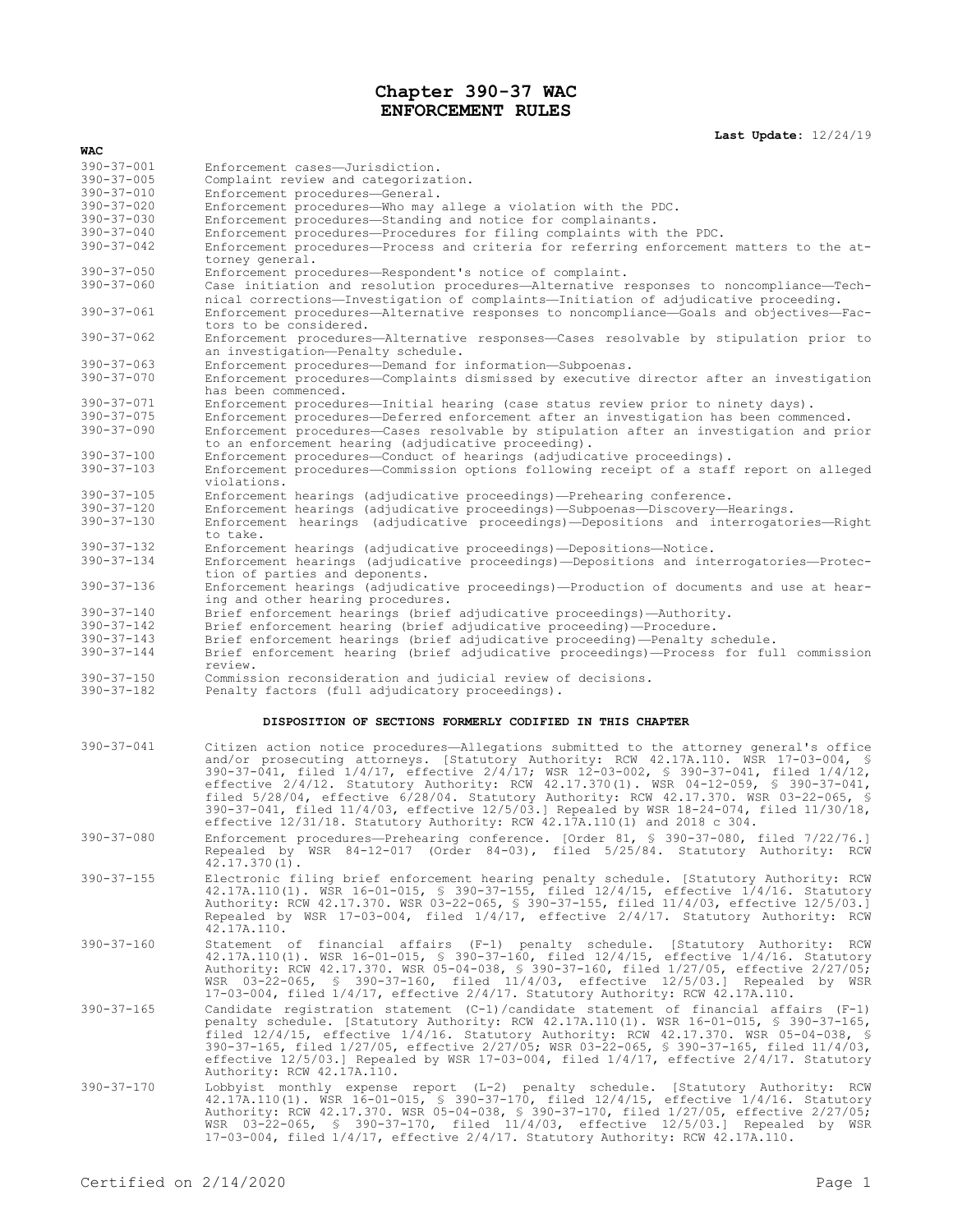390-37-175 Lobbyist employer report (L-3) penalty schedule. [Statutory Authority: RCW 42.17A.110(1). WSR 16-01-015, § 390-37-175, filed 12/4/15, effective 1/4/16. Statutory Authority: RCW 42.17.370. WSR 05-04-038, § 390-37-175, filed 1/27/05, effective 2/27/05; WSR 03-22-065, § 390-37-175, filed 11/4/03, effective 12/5/03.] Repealed by WSR 17-03-004, filed 1/4/17, effective 2/4/17. Statutory Authority: RCW 42.17A.110.

390-37-200 Investigative hearings—Commission policy. [Order 81, § 390-37-200, filed 7/22/76.] Repealed by WSR 84-12-017 (Order 84-03), filed 5/25/84. Statutory Authority: RCW 42.17.370(1).

- 390-37-205 Investigative hearings—Respondent's notice to appear. [Order 81, § 390-37-205, filed 7/22/76.] Repealed by WSR 84-12-017 (Order 84-03), filed 5/25/84. Statutory Authority: RCW 42.17.370(1).
- 390-37-210 Hearings—Subpoenas. [Statutory Authority: RCW 42.17.370. WSR 90-16-083, § 390-37-210, filed 7/31/90, effective 8/31/90. Statutory Authority: RCW 42.17.370(1). WSR 86-04-071 (Order 86-01), § 390-37-210, filed 2/5/86; WSR 85-15-020 (Order 85-03), § 390-37-210, filed 7/9/85; WSR 84-12-017 (Order 84-03), § 390-37-210, filed 5/25/84; Order 81, § 390-37-210, filed 7/22/76.] Repealed by WSR 91-16-072, filed 8/2/91, effective 9/2/91. Statutory Authority: RCW 42.17.370.
- 390-37-215 Investigative hearings—Conducted by commission or hearing officer. [Order 81, § 390-37-215, filed 7/22/76.] Repealed by WSR 84-12-017 (Order 84-03), filed 5/25/84. Statutory Authority: RCW 42.17.370(1).
- 390-37-220 Investigative hearings—Procedures. [Order 81, § 390-37-220, filed 7/22/76.] Repealed by WSR 84-12-017 (Order 84-03), filed 5/25/84. Statutory Authority: RCW 42.17.370(1).
- 390-37-225 Investigative hearings—Disposition of case by hearing officer. [Order 81, § 390-37-225, filed 7/22/76.] Repealed by WSR 84-12-017 (Order 84-03), filed 5/25/84. Statutory Authority: RCW 42.17.370(1).
- 390-37-230 Investigative hearings—Disposition of case by commission. [Order 81, § 390-37-230, filed 7/22/76.] Repealed by WSR 84-12-017 (Order 84-03), filed 5/25/84. Statutory Authority: RCW 42.17.370(1).
- 390-37-300 Late filings—Civil penalties. [Statutory Authority: RCW 42.17.370(1). WSR 82-02-007 (Order 81-04), § 390-37-300, filed 12/28/81; Order 84, § 390-37-300, filed 8/18/76.] Repealed by WSR 82-14-016 (Order 82-04), filed 6/28/82. Statutory Authority: RCW  $42.17.370(1)$ .
- 390-37-305 Late filings—Administrator review. [Statutory Authority: RCW 42.17.370(1). WSR 82-02-007 (Order 81-04), § 390-37-305, filed 12/28/81; Order 84, § 390-37-305, filed 8/18/76 and 8/20/76.] Repealed by WSR 82-14-016 (Order 82-04), filed 6/28/82. Statutory Authority: RCW 42.17.370(1).
- 390-37-310 Late filings—Waiver of penalty. [Order 84, § 390-37-310, filed 8/18/76.] Repealed by WSR 82-02-007 (Order 81-04), filed 12/28/81. Statutory Authority: RCW 42.17.370(1).
- 390-37-312 Late filings—Criteria for waiver; procedures for disposition. [Statutory Authority: RCW 42.17.370(1). WSR 82-02-007 (Order 81-04), § 390-37-312, filed 12/28/81.] Repealed by WSR 82-14-016 (Order 82-04), filed 6/28/82. Statutory Authority: RCW 42.17.370(1).
- 390-37-315 Late filings—Petition for waiver—Disposition by commission. [Order 84, § 390-37-315, filed 8/18/76.] Repealed by WSR 82-02-007 (Order 81-04), filed 12/28/81. Statutory Authority: RCW 42.17.370(1).
- 390-37-320 Late filings—Waiver petition—Judicial review and enforcement. [Statutory Authority: RCW 42.17.370(1). WSR 82-02-007 (Order 81-04), § 390-37-320, filed 12/28/81; Order 84, § 390-37-320, filed 8/18/76.] Repealed by WSR 82-14-016 (Order 82-04), filed 6/28/82. Statutory Authority: RCW 42.17.370(1).

**WAC 390-37-001 Enforcement cases—Jurisdiction.** The public disclosure commission (PDC) enforces chapter 42.17A RCW concerning campaign financing, lobbyist reporting, reporting of public officials' financial affairs, reporting by public treasurers, political advertising, campaign contribution limitations and the other provisions in chapter 42.17A RCW. (The PDC does not enforce the Public Records Act under chapter 42.56 RCW. RCW 42.56.550 provides for direct review by the superior courts for persons seeking to enforce chapter 42.56 RCW.)

[Statutory Authority: RCW 42.17A.110(1) and 2018 c 304. WSR 18-24-074, § 390-37-001, filed 11/30/18, effective 12/31/18. Statutory Authority: RCW 42.56.100, 42.56.040, and 42.17A.110. WSR 12-18-015, § 390-37-001, filed 8/24/12, effective 9/24/12. Statutory Authority: RCW 42.17.370. WSR 03-22-065, § 390-37-001, filed 11/4/03, effective 12/5/03.]

**WAC 390-37-005 Complaint review and categorization.** (1) PDC staff, upon receiving or initiating a complaint, will promptly conduct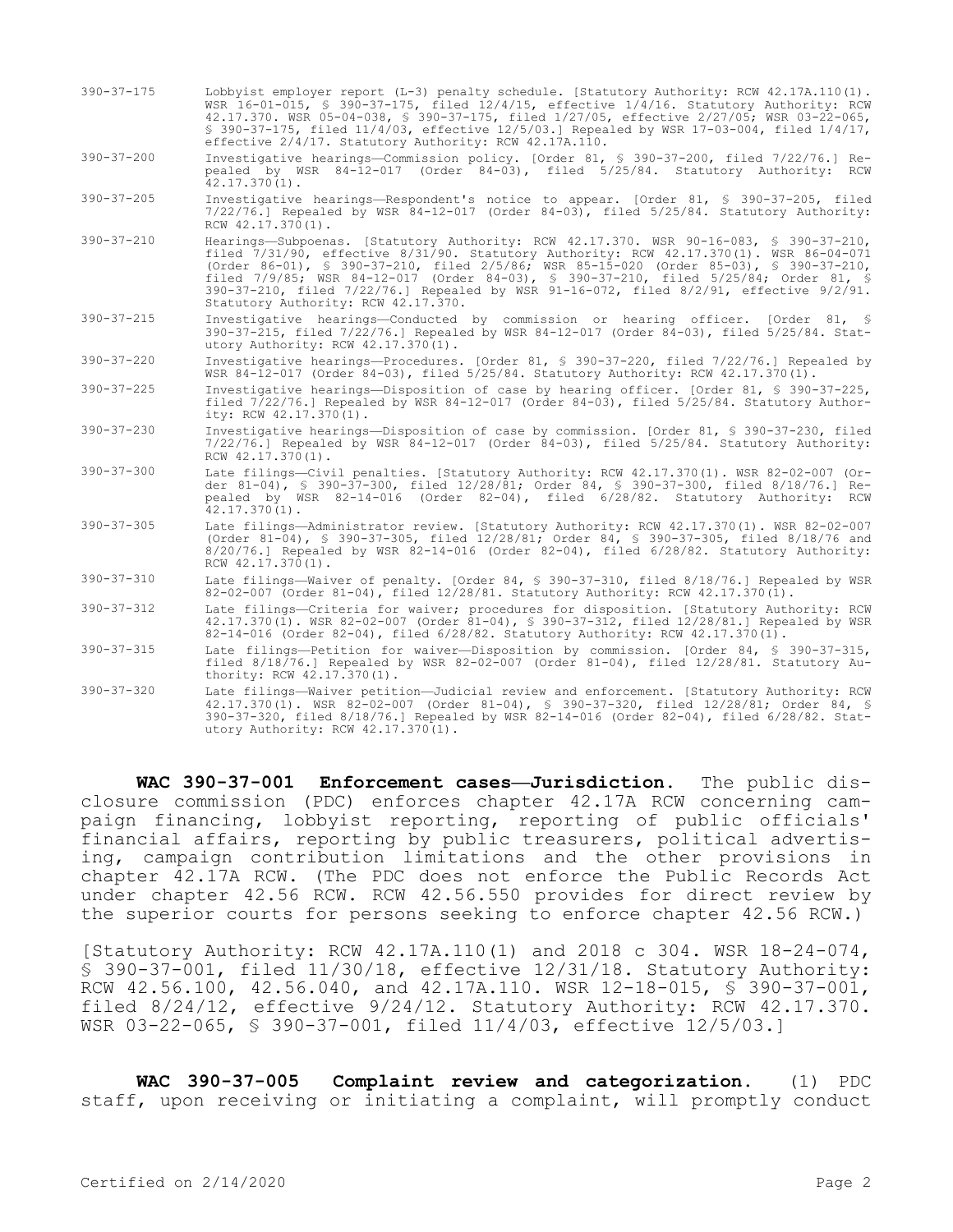an initial review and preliminarily assign matters to certain categories.

(2) Upon initial review, a matter may be preliminarily categorized as:

(a) Unfounded or frivolous, pursuant to WAC 390-37-060;

(b) A remediable violation, pursuant to RCW 42.17A.005;

(c) Appropriate for resolution as a technical correction, pursuant to RCW 42.17A.005;

(d) A minor violation, appropriate for alternative resolution alternatives, pursuant to WAC 390-37-061;

(e) Appropriate to initiate an investigation as to whether or not there has been a material violation;

(f) Appropriate for referral to the attorney general, pursuant to WAC 390-37-042; or

(g) Other status as authorized and appropriate under chapter 42.17A RCW or Title 390 WAC.

(3) Each enforcement matter will be posted on the PDC's public case-tracking database, where its status will be updated from time to time as appropriate until the matter is closed, to apprise the parties and general public.

[Statutory Authority: RCW 42.17A.110(1), 2019 c 428, and 2019 c 261. WSR 20-02-062, § 390-37-005, filed 12/24/19, effective 1/24/20. Statutory Authority: RCW 42.17A.110(1) and 2018 c 304. WSR 18-24-074, § 390-37-005, filed 11/30/18, effective 12/31/18.]

**WAC 390-37-010 Enforcement procedures—General.** This chapter provides the procedures for the PDC's enforcement of compliance with chapter 42.17A RCW, including categorization of enforcement matters, complaint processes, alternative resolutions, investigations, and adjudicative proceedings (enforcement hearings) in compliance cases under the commission's jurisdiction. The procedures are also governed by RCW 42.17A.755, and the adjudicative proceedings provisions of chapter 34.05 RCW. Unless they differ or are otherwise specifically addressed in this chapter, the procedures, are supplemented by the model rules of procedure in chapter 10-08 WAC. In lieu of holding an adjudicative proceeding or issuing an order as a result of such a proceeding, the commission may refer the matter to the attorney general or other law enforcement agency at any time, pursuant to RCW 42.17A.105 and 42.17A.755.

In addition, the procedures for a person required to file a report under this chapter to request a hearing on a petition to modify or suspend reporting requirements are provided in RCW 42.17A.120 and chapters 390-24 and 390-28 WAC.

The policy of the PDC is to facilitate the resolution of compliance matters in a fair and expeditious manner. The PDC encourages the parties to consider corrections, alternative resolution, partial resolution, statements of understanding, settlement and stipulation procedures as set forth in WAC 390-37-040, 390-37-060, 390-37-062, 390-37-075, 390-37-090, or 390-37-142 whenever appropriate. Informal settlements are encouraged by RCW 34.05.060.

[Statutory Authority: RCW 42.17A.110(1) and 2018 c 304. WSR 18-24-074, § 390-37-010, filed 11/30/18, effective 12/31/18. Statutory Authority: RCW 42.17A.110(1). WSR 16-01-015, § 390-37-010, filed 12/4/15, effec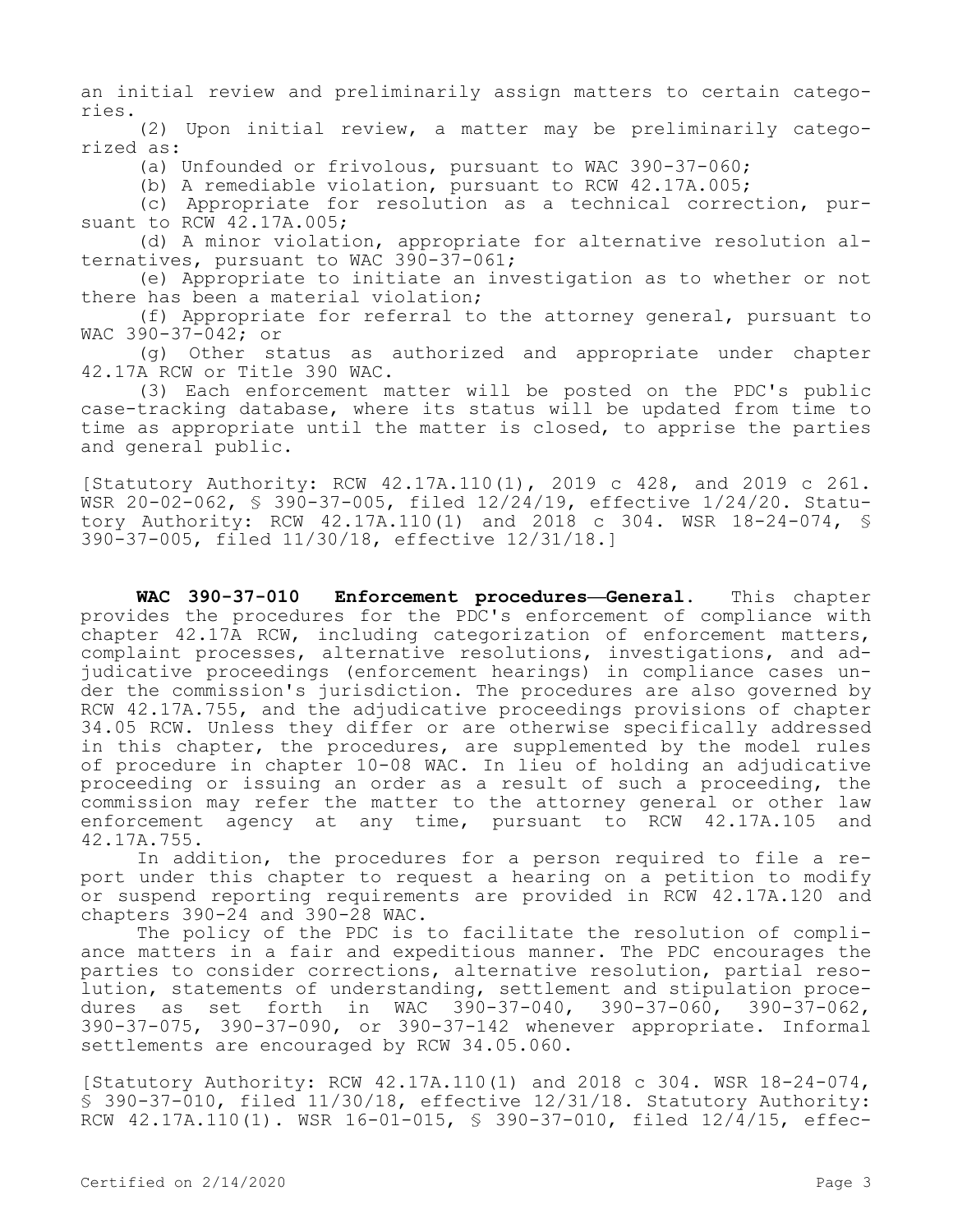tive 1/4/16. Statutory Authority: RCW 42.17A.110. WSR 12-03-002, § 390-37-010, filed  $1/4/12$ , effective  $2/4/12$ . Statutory Authority: RCW 42.17.370. WSR 03-22-065, § 390-37-010, filed 11/4/03, effective 12/5/03; Order 79, § 390-37-010, filed 6/25/76.]

**WAC 390-37-020 Enforcement procedures—Who may allege a violation with the PDC.** Alleged violations of chapter 42.17A RCW may be brought to the attention of the PDC staff by:

(1) A member of the public;

(2) The PDC staff;

(3) A commission member, who shall thereafter, in their discretion, determine whether disqualification from participating in the adjudication of an enforcement matter that may arise from a complaint regarding the alleged violation(s) is appropriate;

(4) Referral from the office of the attorney general or any other law enforcement agency; or

(5) A state agency, local agency or member of a state or local agency.

[Statutory Authority: RCW 42.17A.110(1) and 2018 c 304. WSR 18-24-074, § 390-37-020, filed 11/30/18, effective 12/31/18. Statutory Authority: RCW 42.17A.110(8). WSR 15-12-079, § 390-37-020, filed 5/29/15, effective 6/29/15. Statutory Authority: RCW 42.17A.110. WSR 12-03-002, § 390-37-020, filed 1/4/12, effective 2/4/12. Statutory Authority: RCW 42.17.370. WSR 93-24-003, § 390-37-020, filed 11/18/93, effective 12/19/93. Statutory Authority: RCW 42.17.370(1). WSR 84-12-017 (Order 84-03), § 390-37-020, filed 5/25/84; Order 79, § 390-37-020, filed 6/25/76.]

**WAC 390-37-030 Enforcement procedures—Standing and notice for complainants.** (1) When a complaint is filed with the PDC other than by PDC staff pursuant to WAC 390-37-040, neither the complainant nor any other person shall have special standing to participate or intervene in any investigation or consideration of the complaint by the commission or its staff. However, the staff shall give notice to the complainant of any commission hearings on the matter and the complainant may be called as a witness in any enforcement hearing or investigative proceeding. The commission's presiding officer has the discretion to allow comment by a person other than the respondent during the consideration of a complaint by the commission. Any person who wishes to comment should notify staff at least three business days before the proceeding.

(2) The complainant or any other person may submit documentary evidence and/or written factual or legal statements to the staff at any time up to and including the fifth calendar day before the date of any enforcement hearing or proceeding, but complainants are encouraged to provide as much information as possible at the time of filing a complaint to help ensure the complaint review and investigation processes are as thorough as possible. Complainants and others are encouraged to submit evidence electronically wherever feasible.

[Statutory Authority: RCW 42.17A.110(1) and 2018 c 304. WSR 18-24-074, § 390-37-030, filed 11/30/18, effective 12/31/18. Statutory Authority: RCW 42.17A.110(1). WSR 16-01-015, § 390-37-030, filed 12/4/15, effec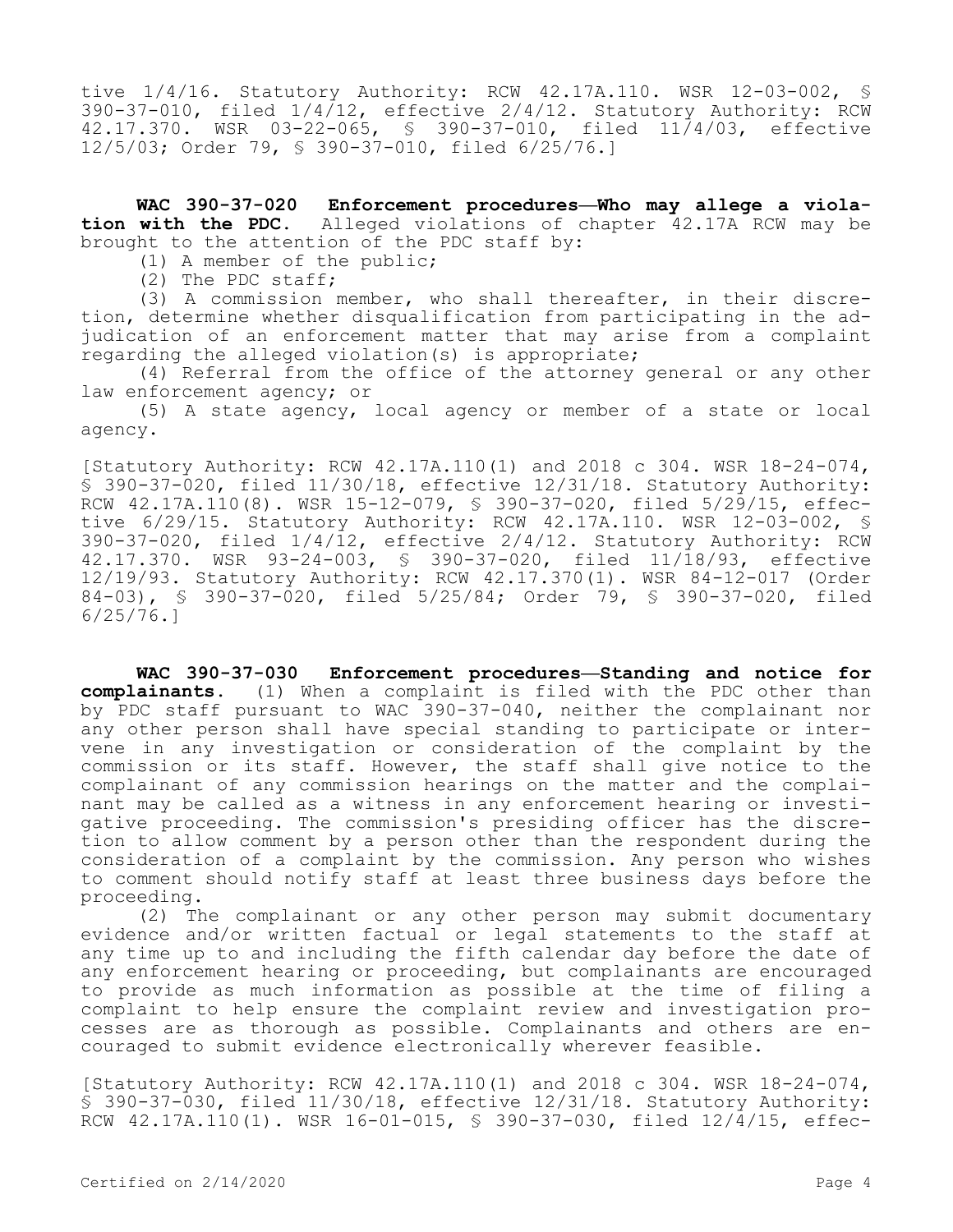tive 1/4/16. Statutory Authority: RCW 42.17A.110. WSR 12-03-002, § 390-37-030, filed 1/4/12, effective 2/4/12. Statutory Authority: RCW 42.17.370(1). WSR 04-12-058, § 390-37-030, filed 5/28/04, effective 6/28/04. Statutory Authority: RCW 42.17.370. WSR 03-22-065, § 390-37-030, filed 11/4/03, effective 12/5/03; WSR 02-23-001, § 390-37-030, filed 11/6/02, effective 12/7/02. Statutory Authority: RCW 42.17.370(1). WSR 86-04-071 (Order 86-01), § 390-37-030, filed 2/5/86; WSR 84-12-017 (Order 84-03), § 390-37-030, filed 5/25/84; Order 79, § 390-37-030, filed 6/25/76.]

**WAC 390-37-040 Enforcement procedures—Procedures for filing complaints with the PDC.** (1) A complaint filed with the PDC must be by electronic writing. Complainants must use the form(s) provided by the PDC on its website. The executive director may waive this requirement and allow for the use of another written format on the basis of hardship.

(2) A complaint must include:

(a) A statement of the nature of the alleged violation or violations, referencing chapter 42.17A RCW and/or Title 390 WAC (if known), date, time and place of each occurrence and name of person or persons believed to be responsible, and a description of the impact of the alleged violation on the public;

(b) All available documentation and other evidence which the complainant is able to supply that supports the allegations made in the complaint. Information about where documents or evidence can be obtained and any relevant contact information should be included for any items that cannot be supplied with the complaint;

(c) The names and telephone numbers, email addresses, and U.S. mail address, if known, of any witnesses or other persons who have knowledge of facts related to the complaint;

(d) The complainant's name, email address which will be the PDC's official method of communication, U.S. mail address, and telephone number;

(e) The signature of the complainant certifying under penalty of perjury under the laws of the state of Washington that the information provided with the complaint is true and correct to the best of their knowledge and belief; and

(f) Other pertinent information, as required by the PDC.

(3) The person or entity against whom a complaint is filed is known as the respondent.

[Statutory Authority: RCW 42.17A.110(1) and 2018 c 304. WSR 18-24-074, § 390-37-040, filed 11/30/18, effective 12/31/18. Statutory Authority: RCW 42.17A.110(8). WSR 15-12-079, § 390-37-040, filed 5/29/15, effective 6/29/15. Statutory Authority: RCW 42.17A.110. WSR 12-03-002, § 390-37-040, filed 1/4/12, effective 2/4/12. Statutory Authority: RCW 42.17.370. WSR 03-22-065, § 390-37-040, filed 11/4/03, effective 12/5/03. Statutory Authority: RCW 42.17.370(1). WSR 84-12-017 (Order 84-03), § 390-37-040, filed 5/25/84; Order 79, § 390-37-040, filed 6/25/76.]

**WAC 390-37-042 Enforcement procedures—Process and criteria for referring enforcement matters to the attorney general.** (1) When a complaint is filed or initiated by the PDC, the PDC may refer the mat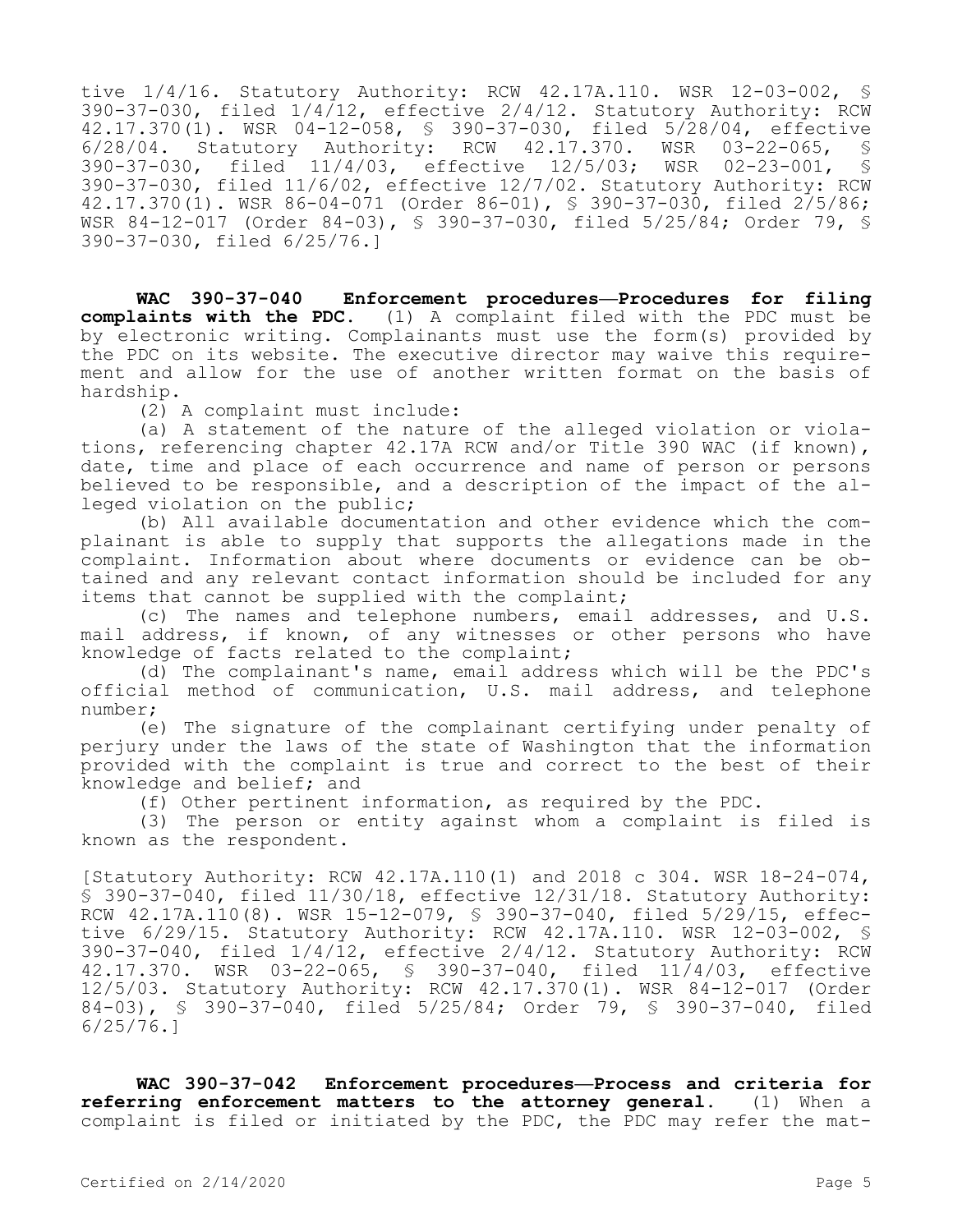ter at any time to the attorney general in accordance with RCW 42.17A.755. The determination to refer a matter to the attorney general will be made by either:

(a) A majority vote of the commission at a regular or special commission meeting; or

(b) By the executive director with the documented concurrence by electronic writing of either the chair or vice chair of the commission.

Any referral to the attorney general will be made in writing and may be made by electronic transmission.

(2) Enforcement matters potentially appropriate for referral may be brought to the executive director's attention by members of the commission, by PDC staff, by another party, or by the attorney general.

(3) Where the attorney general has requested referral of a matter and addressed the relevant criteria under RCW 42.17A.755, the executive director shall respond to the request within two business days. Both the request and the response shall be in writing and may be by electronic transmission.

(4) The executive director shall report at each regular commission meeting all referrals made by the executive director to the attorney general and all requests for referral by the attorney general since the prior commission meeting.

[Statutory Authority: RCW 42.17A.110(1) and 2018 c 304. WSR 18-24-074, § 390-37-042, filed 11/30/18, effective 12/31/18.]

**WAC 390-37-050 Enforcement procedures—Respondent's notice of complaint.** (1) Within ten days of receipt by the PDC of a complaint which on its face appears to have merit, or initiation of a complaint by the PDC staff, the PDC staff must notify the respondent that a complaint has been filed, along with an explanation of possible next steps, including the categorization process under WAC 390-37-005. Sending the complaint to the respondent's email address of record as provided to the PDC will constitute sufficient notice.

(2) The notice must set forth the nature of the complaint and the statutory and/or rule provision(s) alleged to have been violated.

(3) Respondents who wish to respond must file their response electronically within fourteen days of being notified by PDC staff, addressing the alleged noncompliance in the complaint. The response may address the respondent's view of which category or categories appropriately address the alleged noncompliance pursuant to WAC 390-37-005 (remediable, technical corrections, etc.). The PDC staff may provide for a shorter response period in order to conclude a timely investigation so the public will not be deprived of important information before the election.

(4) If an alternative response to the alleged violation has been issued as provided by this chapter, the notice must also describe that response, including any conditions the respondent is required to meet.

[Statutory Authority: RCW 42.17A.110(1), 2019 c 428, and 2019 c 261. WSR 20-02-062, § 390-37-050, filed 12/24/19, effective 1/24/20. Statutory Authority: RCW 42.17A.110(1) and 2018 c 304. WSR 18-24-074, § 390-37-050, filed 11/30/18, effective 12/31/18. Statutory Authority: RCW 42.17A.110. WSR 17-03-004, § 390-37-050, filed 1/4/17, effective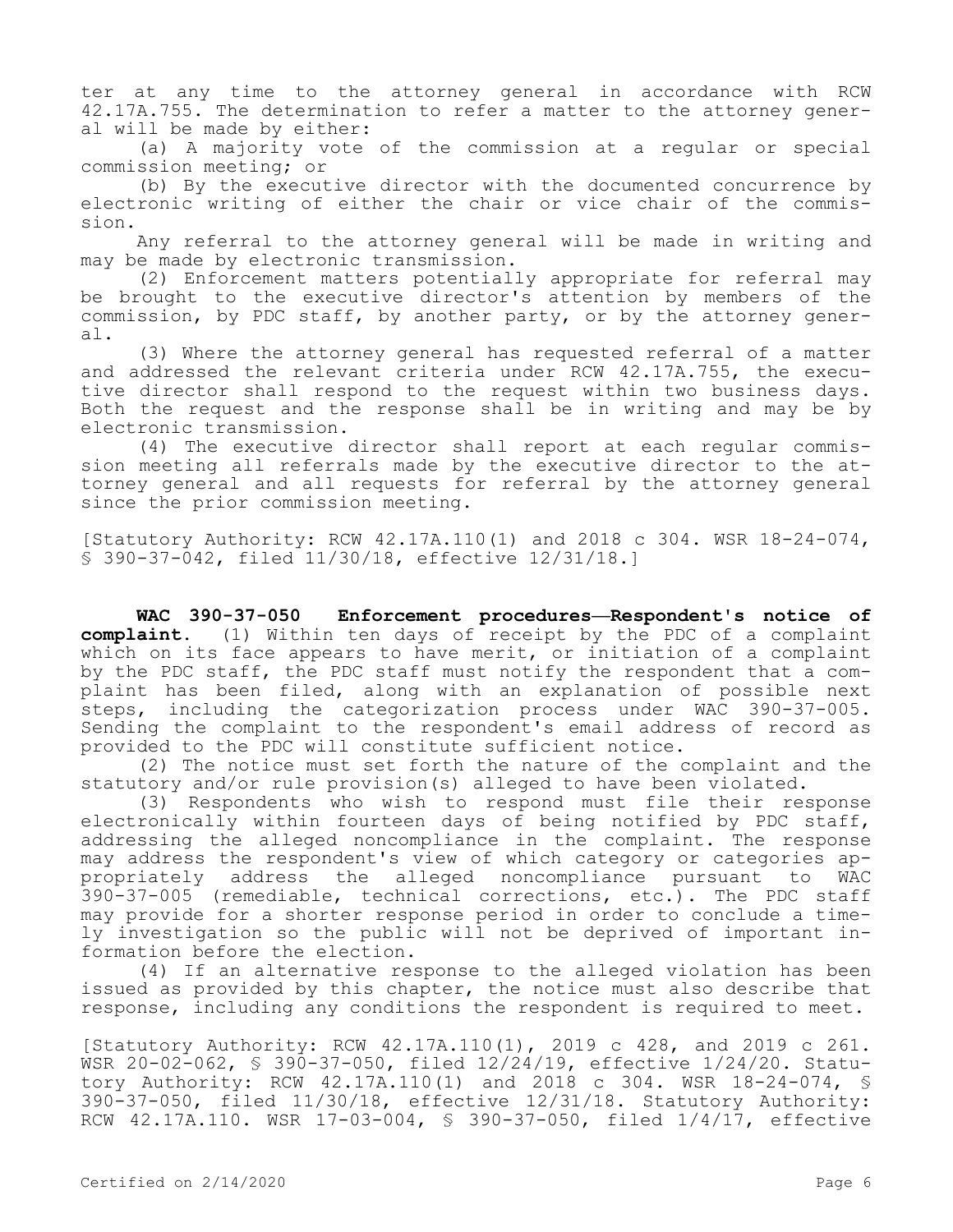2/4/17. Statutory Authority: RCW 42.17A.110(1). WSR 16-01-015, 390-37-050, filed 12/4/15, effective 1/4/16. Statutory Authority: RCW 42.17.370. WSR 03-22-065, § 390-37-050, filed 11/4/03, effective 12/5/03. Statutory Authority: RCW 42.17.370(1). WSR 79-08-046 (Order 79-03), § 390-37-050, filed 7/19/79; Order 81, § 390-37-050, filed 7/22/76.]

**WAC 390-37-060 Case initiation and resolution procedures—Alternative responses to noncompliance—Technical corrections—Investigation of complaints—Initiation of adjudicative proceeding.** (1) Upon receipt or initiation of a complaint, the PDC staff will conduct an initial review pursuant to WAC 390-37-005.

(a) If the executive director determines that any complaint is obviously unfounded or frivolous, or outside of the PDC's jurisdiction, the executive director will inform the complainant and, as appropriate, the respondent why no further action is warranted.

(b) The executive director may resolve a matter as a technical correction pursuant to RCW 42.17A.755. PDC staff will notify the respondent of the need to make a correction and the deadline by which that correction must be made. The deadline will be no less than two days and no more than fourteen days from the date of the notification. The failure to make the requested correction may result in the initiation of an investigation or other enforcement action.

(c) The executive director may resolve a matter as a remediable violation pursuant to RCW 42.17A.755.

(d) The executive director may resolve any complaint that alleges minor violations of chapter 42.17A by issuing a formal written warning. If the resolution is conditioned upon the respondent reaching or maintaining compliance, specific expectations and any deadlines will be clearly explained in the written warning. A respondent's failure to meet conditions may result in a complaint being reopened.

(e) The executive director may use the complaint publication process set out in WAC 390-32-030 to resolve any complaint that alleges minor or remediable violations or warrants a technical correction under chapter 42.17A RCW.

(f) The executive director may enter into a statement of understanding, in accordance with WAC 390-37-142.

(g) The executive director may propose a stipulation to the commission before or after conducting an investigation.

(h) The executive director may initiate an investigation whenever an initial review of a complaint indicates that a material violation may have occurred.

(i) The executive director may, with the concurrence of the commission chair or vice chair, refer a complaint to the attorney general, in accordance with WAC 390-37-042.

(j) The executive director must report at each regular commission meeting a summary covering the period since the previous commission meeting of all complaints initiated or received; how they were categorized; the nature of the allegations; conformance to required timelines; and actions taken and resolutions achieved pursuant to the alternatives provided for under chapter 42.17A RCW, such as dismissals, requests for technical correction, warning letters, complaint publication, statements of understanding, initiations of investigations, status reviews, stipulations, referrals to the attorney general's office, brief adjudicative proceedings, or commission hearings.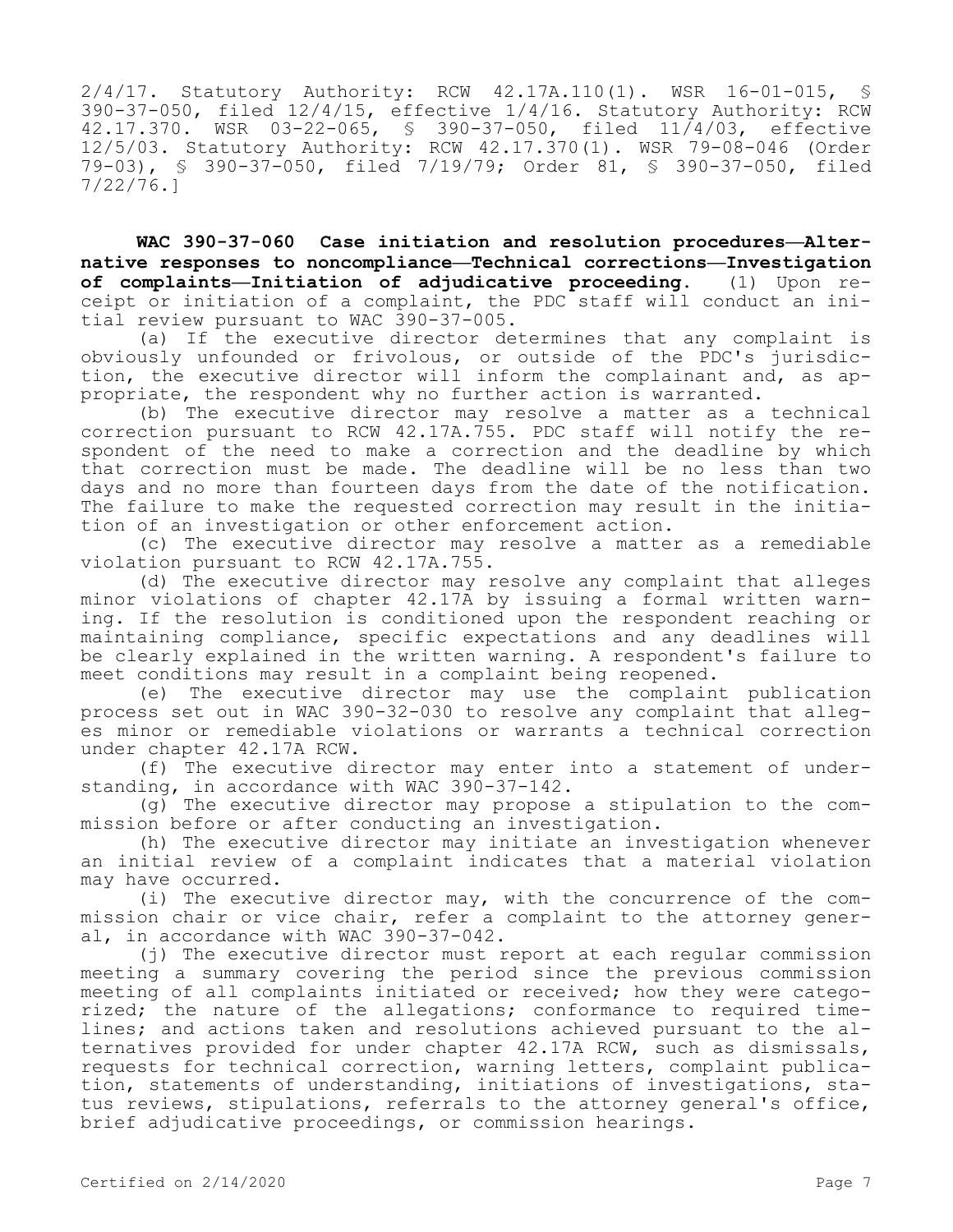(2) If the executive director determines an investigation will require the expenditure of substantial resources, the executive director may request review and concurrence by the commission before proceeding.

(3) If the executive director determines an investigation is warranted, an initial hearing (also referred to as a "case status review") will be held pursuant to WAC 390-37-071 within ninety days of the compliant being initiated or received.

(4) Following the initial hearing (case status review), and further investigation if needed, the executive director may initiate an adjudicative proceeding before the commission whenever the facts support that a material violation has occurred and the matter is not appropriate for a dismissal or an alternative resolution.

(5) The respondent and complainant must be notified of the date of the adjudicative proceeding or a report on an enforcement matter resulting from a complaint no later than ten calendar days before that date. The notice must contain the information required by RCW 34.05.434, the staff investigative report, and any charges to be adjudicated. The notice, whenever possible, will be delivered electronically.

[Statutory Authority: RCW 42.17A.110(1), 2019 c 428, and 2019 c 261. WSR 20-02-062, § 390-37-060, filed 12/24/19, effective 1/24/20. Statutory Authority: RCW 42.17A.110(1) and 2018 c 304. WSR 18-24-074, § 390-37-060, filed 11/30/18, effective 12/31/18. Statutory Authority: RCW 42.17A.110. WSR 17-03-004, § 390-37-060, filed 1/4/17, effective 2/4/17. Statutory Authority: RCW 42.17A.110(1). WSR 16-01-015, § 390-37-060, filed 12/4/15, effective 1/4/16. Statutory Authority: RCW 42.56.100, 42.56.040, and 42.17A.110. WSR 12-18-015, § 390-37-060, filed 8/24/12, effective 9/24/12. Statutory Authority: RCW 42.17A.110. WSR 12-03-002, § 390-37-060, filed 1/4/12, effective 2/4/12. Statutory Authority: RCW 42.17.370. WSR 05-11-001, § 390-37-060, filed 5/4/05, effective 6/4/05; WSR 03-22-065, § 390-37-060, filed 11/4/03, effective 12/5/03; WSR 93-24-003, § 390-37-060, filed 11/18/93, effective 12/19/93; WSR 91-16-072, § 390-37-060, filed 8/2/91, effective 9/2/91. Statutory Authority: RCW 42.17.370(1). WSR 86-04-071 (Order 86-01), § 390-37-060, filed 2/5/86; WSR 84-12-017 and 84-12-029 (Orders 84-03 and 84-03A), § 390-37-060, filed 5/25/84 and 5/29/84; Order 81, § 390-37-060, filed 7/22/76.]

**WAC 390-37-061 Enforcement procedures—Alternative responses to noncompliance—Goals and objectives—Factors to be considered.** (1) In considering appropriate responses to violations, the PDC staff will consider whether an investigation or adjudicative proceeding constitutes an efficient and effective use of public funds; or whether an alternative response better meets the PDC's mission and public expectations by allowing the expedited resolution of minor violations and technical reporting errors, and the focusing of resources on more significant violations of chapter 42.17A RCW and Title 390 WAC.

(2) A minor violation is a violation that occurs:

(a) When required information is not timely disclosed, but the public is not deprived of critical information;

(b) When incomplete information is disclosed, but a good faith effort to comply with disclosure is made, and the public is not deprived of critical information; or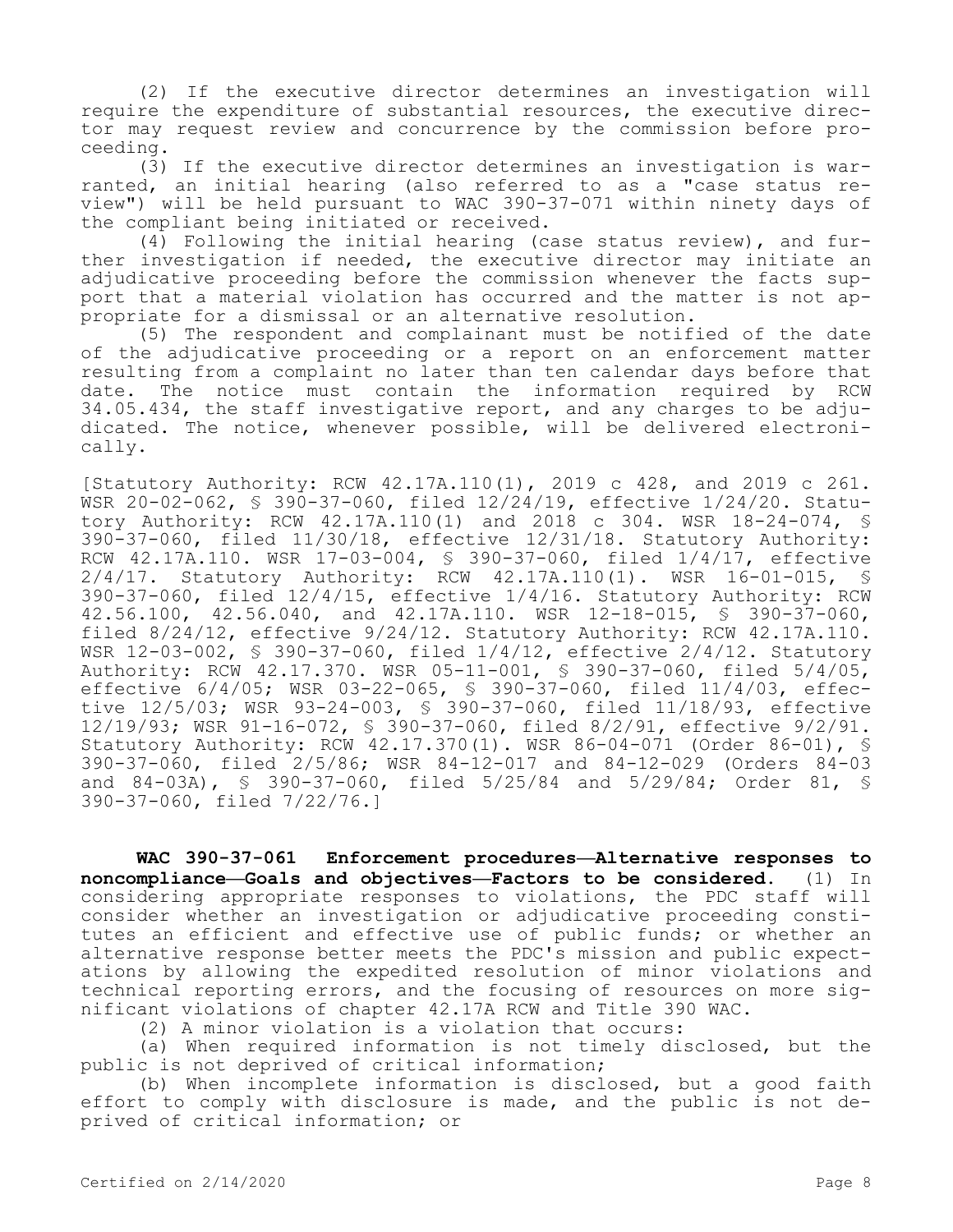(c) When any other violation of chapter 42.17A RCW has occurred that does not materially affect the public interest.

(3) In authorizing an alternative response to alleged noncompliance, the executive director may consider the nature of the alleged violation and any relevant circumstances including, but not limited to, the factors described in subsection (4) of this section: Provided, that, if after weighing the relevant circumstances and factors, the executive director determines that there is evidence that so warrants, the allegations must be addressed through an investigation as provided by WAC 390-37-060.

(4) The factors the executive director may consider in permitting an alternative response to noncompliance, an investigation, or an adjudicative proceeding include, but are not limited to:

| An alternative response to noncompliance may be<br>appropriate if                                                                                                                                                                                                                                               | An investigation and possible adjudicative hearing may<br>be appropriate if                                                                                                                                                                                                           |
|-----------------------------------------------------------------------------------------------------------------------------------------------------------------------------------------------------------------------------------------------------------------------------------------------------------------|---------------------------------------------------------------------------------------------------------------------------------------------------------------------------------------------------------------------------------------------------------------------------------------|
| It appears that noncompliance resulted from a good-faith<br>error, omission, or misunderstanding.                                                                                                                                                                                                               | It appears that the noncompliance may have resulted from a<br>knowing or intentional effort to conceal, deceive or mislead,<br>or violate the law or rule, or from collusive behavior.                                                                                                |
| The respondent is a first-time filer.                                                                                                                                                                                                                                                                           | The respondent has experience in complying with the<br>applicable requirements.                                                                                                                                                                                                       |
| The respondent's compliance history indicates the<br>noncompliance was isolated or limited in nature, and not<br>indicative of systematic or ongoing problems.                                                                                                                                                  | The noncompliance is part of a pattern of violations by the<br>respondent, or in the case of a political committee or other<br>entity, part of a pattern of violations by the respondent's<br>officers, staff, principal decision makers, consultants, or<br>sponsoring organization. |
| The impact of the noncompliance on the public was<br>minimal.                                                                                                                                                                                                                                                   | The noncompliance deprived the public of timely or<br>accurate information during a time-sensitive period in a<br>campaign, legislative session, etc., or otherwise had a<br>significant or material impact on the public.                                                            |
| The respondent's organization or campaign was relatively<br>unsophisticated or small.                                                                                                                                                                                                                           | The respondent or the respondent's organization or<br>campaign demonstrated a relatively high level of<br>sophistication, or was well financed and staffed.                                                                                                                           |
| The total expenditures by the respondent in the campaign or<br>statement period were relatively modest.                                                                                                                                                                                                         | The campaign or statement period involved significant<br>expenditures by the respondent.                                                                                                                                                                                              |
| The amount of late-reported activity, or the duration of the<br>untimely disclosure, was small in proportion to the amount<br>of activity that was timely reported by the respondent.                                                                                                                           | The late or unreported activity was significant in amount or<br>duration under the circumstances, including in proportion to<br>the total amount of expenditures by the respondent in the<br>campaign or statement period.                                                            |
| There is no evidence that any person, including an entity or<br>organization, benefited politically or economically from the<br>noncompliance.                                                                                                                                                                  | It appears the respondent or anyone else benefited<br>politically or economically from the noncompliance.                                                                                                                                                                             |
| Personal emergency or illness of the respondent or member<br>of his or her immediate family contributed to the<br>noncompliance.                                                                                                                                                                                | There are no circumstances that appear to mitigate or<br>appropriately explain the late reporting or other<br>noncompliance.                                                                                                                                                          |
| Other emergencies such as fire, flood, or utility failure<br>prevented compliance.                                                                                                                                                                                                                              | There are no circumstances that appear to mitigate or<br>appropriately explain the late reporting or other<br>noncompliance.                                                                                                                                                          |
| PDC staff or equipment error, including technical problems<br>at the agency prevented or delayed electronic filing.                                                                                                                                                                                             | PDC staff or equipment error did not appear to contribute to<br>the noncompliance.                                                                                                                                                                                                    |
| The noncompliance resulted from the respondent's<br>demonstrated good-faith uncertainty concerning staff<br>guidance or instructions, a lack of clarity in the rule or<br>statute, or uncertainty concerning the valid application of<br>the commission's rules.                                                | It appears the respondent understood the application of<br>staff's guidance or instructions, and did not dispute the valid<br>application of the commission's rules.                                                                                                                  |
| The respondent quickly took corrective action or initiated<br>other remedial measures prior to any complaint, or when<br>noncompliance was brought to respondent's attention (e.g.,<br>filing missing reports, amending incomplete or inaccurate<br>reports, returning prohibited or over limit contributions). | The respondent appeared negligent or unwilling to address<br>the noncompliance.                                                                                                                                                                                                       |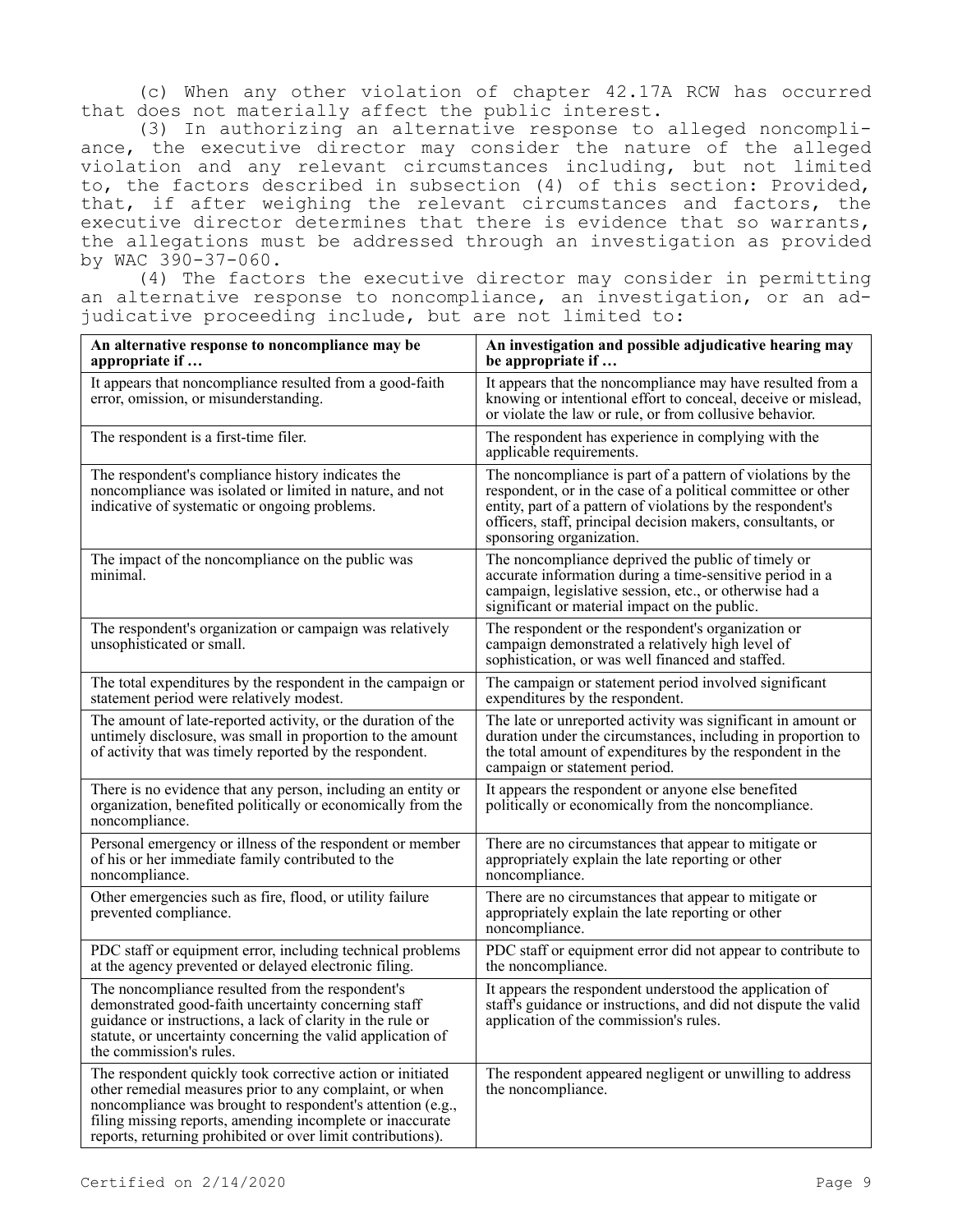| An alternative response to noncompliance may be                                                                                                                                                                                                                            | An investigation and possible adjudicative hearing may                                                              |  |  |  |
|----------------------------------------------------------------------------------------------------------------------------------------------------------------------------------------------------------------------------------------------------------------------------|---------------------------------------------------------------------------------------------------------------------|--|--|--|
| appropriate if                                                                                                                                                                                                                                                             | be appropriate if                                                                                                   |  |  |  |
| The respondent made a good-faith effort to comply,<br>including by consulting with PDC staff following a<br>complaint and cooperating during any preliminary<br>investigation, or demonstrated a wish to acknowledge and<br>take responsibility for the alleged violation. | The respondent failed to provide a timely or adequate<br>response to the complaint, or was otherwise uncooperative. |  |  |  |
| The alleged violation was or is being addressed under an                                                                                                                                                                                                                   | The commission has primary jurisdiction over the alleged                                                            |  |  |  |
| analogous local ordinance, regulation, or policy.                                                                                                                                                                                                                          | violation.                                                                                                          |  |  |  |
| The alleged violation presents a new question or issue for                                                                                                                                                                                                                 | The alleged violation does not present a case of first                                                              |  |  |  |
| the commission's interpretation.                                                                                                                                                                                                                                           | impression.                                                                                                         |  |  |  |
| Other factors relevant to a particular case                                                                                                                                                                                                                                |                                                                                                                     |  |  |  |

[Statutory Authority: RCW 42.17A.110(1), 2019 c 428, and 2019 c 261. WSR 20-02-062, § 390-37-061, filed 12/24/19, effective 1/24/20. Statutory Authority: RCW 42.17A.110(1) and 2018 c 304. WSR 18-24-074, § 390-37-061, filed 11/30/18, effective 12/31/18. Statutory Authority: RCW 42.17A.110(1). WSR 16-01-015, § 390-37-061, filed 12/4/15, effective 1/4/16.]

**WAC 390-37-062 Enforcement procedures—Alternative responses—Cases resolvable by stipulation prior to an investigation—Penalty schedule.** (1) The purpose of WAC 390-37-062 is to set forth a schedule of violations and penalties that may be agreed to by a respondent pursuant to a stipulation prior to an investigation, as authorized by RCW 42.17A.755. That schedule appears in the table below.

(2) A violation not set forth in the schedule may be resolved pursuant to a stipulation, provided that the proposed penalty amount is within the dollar ranges listed in the schedule.

(3) "Occasion" as used in the schedule means a violation found by the commission.

(4) Only violations within the last five years will be considered for determining whether the violation under consideration will be deemed a second or third occasion.

(5) Any proposed stipulation must be in writing, must include a brief recitation of the facts, violations, and penalty, and be signed by each party to the stipulation or their representative and provided by 4:00 p.m. three business days preceding the commission meeting. The executive director will sign for PDC staff.

(6) The commission has the option of accepting, modifying or rejecting the proposed stipulation. If the commission accepts the stipulation, or modifies the stipulation with the agreement of the parties, the commission will enter an order in conformity with the terms of the stipulation. If the commission rejects the stipulation, the commission staff may consider whether:

(a) An investigation should be initiated; or

(b) The matter may appropriately be resolved in another manner.

(7) In determining whether to accept the stipulation, the commission may consider the nature of the violation(s), and any aggravating and/or mitigating factors as provided in WAC 390-37-182.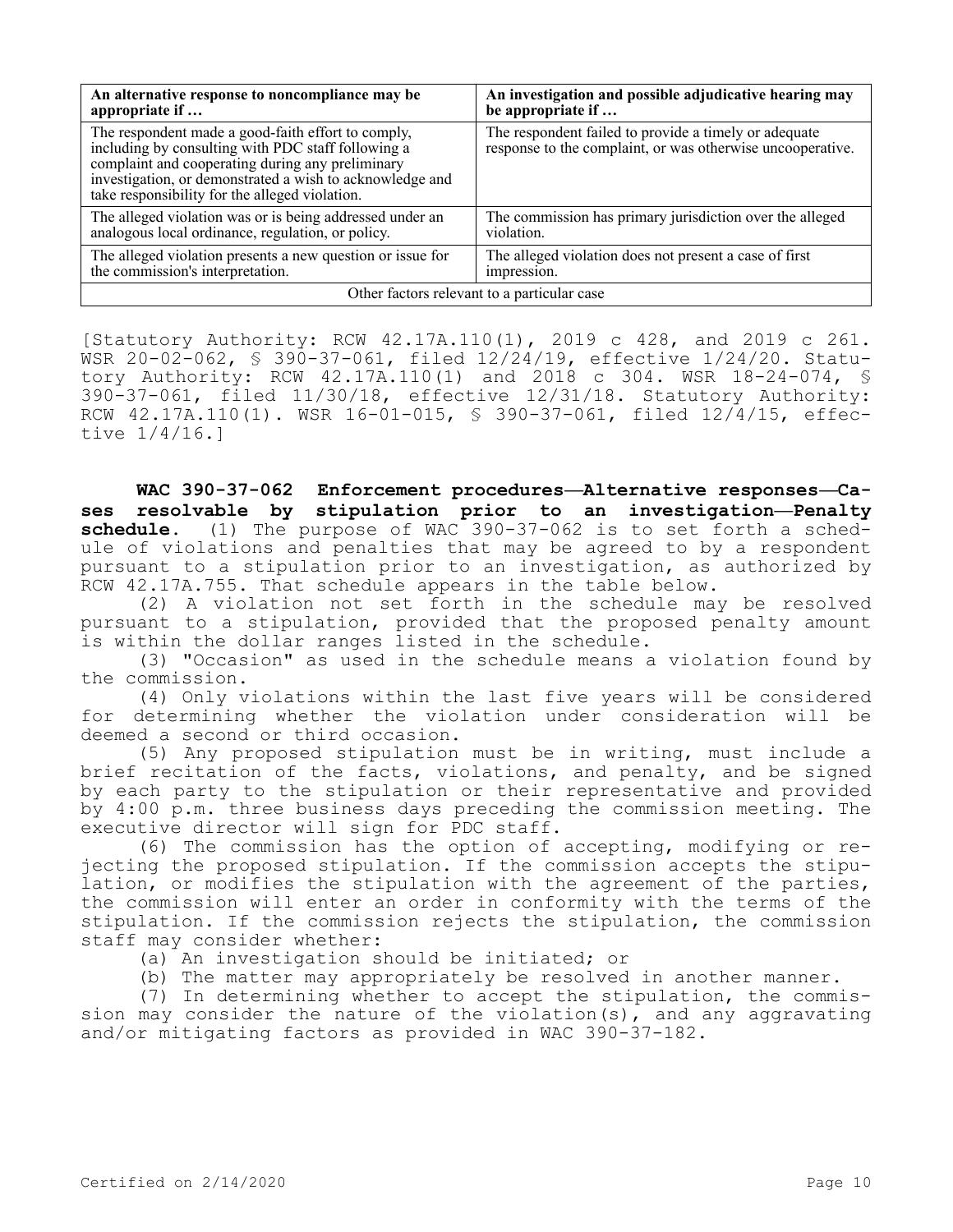**Respondent failed to file or timely file an accurate or complete: (1) Statement of Financial Affairs (F-1 Report) / (2) Candidate Registration / (C-1 Report) / (3) Lobbyist Monthly Expense Report (L-2 Report) / (4) Lobbyist Employer Annual Report (L-3 Report) and (5) Local Treasurer's Annual Report (T-1 Report).**

|                                                                                                                                                                                                  | <b>1st Occasion</b> | 2nd Occasion    | 3rd Occasion      |
|--------------------------------------------------------------------------------------------------------------------------------------------------------------------------------------------------|---------------------|-----------------|-------------------|
| Filed missing report after being notified about the<br>complaint, and provided written explanation with                                                                                          |                     |                 |                   |
| mitigating circumstances.                                                                                                                                                                        | $$0 - $300$         | $$300 - $600$   | $$600 - $1,000$   |
| Report is filed late and is incomplete or inaccurate.                                                                                                                                            | $$0 - $600$         | $$600 - $1,200$ | $$1,200 - $2,400$ |
| Respondent failed to file or timely file accurate and complete campaign disclosure reports:                                                                                                      |                     |                 |                   |
| Cash Receipts Monetary Contributions Report (C-3 Report)                                                                                                                                         |                     |                 |                   |
| Filed missing C-3 Report or amended C-3 Report after<br>being notified about the complaint, and provided written<br>explanation with mitigating circumstances.                                   | $$0 - $750$         | $$750 - $1,500$ | $$1,500 - $2,250$ |
| Failed to timely deposit monetary contributions within<br>five business days of receipt.                                                                                                         | $$0 - $750$         | $$750 - $1,500$ | $$1,500 - $2,250$ |
| Failed to include employer and occupation information<br>for contributors of more than \$100.                                                                                                    | $$0 - $750$         | $$750 - $1,500$ | $$1,500 - $2,250$ |
| Campaign Summary Receipts and Expenditures Report (C-4 Report)                                                                                                                                   |                     |                 |                   |
| Filed missing C-4 Report or amended C-4 Report after<br>being notified about the complaint, and provided written<br>explanation with mitigating circumstances.                                   | $$0 - $750$         | $$750 - $1,500$ | $$1,500 - $2,250$ |
| Failed to properly report the "purpose" of an expenditure<br>under RCW 42.17A.240(6) or 42.17A.255 (5)(b).                                                                                       | $$0 - $750$         | $$750 - $1,500$ | $$1,500 - $2,250$ |
| Failed to properly report expenditures made on behalf of<br>a candidate or political committee by any person, agency,<br>firm, organization, etc.                                                | $$0 - $750$         | $$750 - $1,500$ | $$1,500 - $2,250$ |
| Failed to report a contractual contingent liability.                                                                                                                                             | $$0 - $750$         | $$750 - $1,500$ | $$1,500 - $2,250$ |
| Failed to properly dispose of surplus funds.                                                                                                                                                     | $$0 - $750$         | $$750 - $1,500$ | $$1,500 - $2,250$ |
| Failed to properly make campaign books of account<br>available for public inspection as required immediately<br>preceding the date of an election.                                               | $$0 - $750$         | $$750 - $1,500$ | $$1,500 - $2,250$ |
| Independent Expenditure Report (C-6 Report)                                                                                                                                                      |                     |                 |                   |
| Filed missing C-6 Report or amended C-6 Report after<br>being notified about the complaint, and provided written<br>explanation with mitigating circumstances.                                   | $$0 - $750$         | $$750 - $1,500$ | $$1,500 - $2,250$ |
| Report is incomplete or inaccurate.                                                                                                                                                              | $$0 - $750$         | $$750 - $1,500$ | $$1,500 - $2,250$ |
| Out-of-State Political Committee Report (C-5 Report)                                                                                                                                             |                     |                 |                   |
| Filed missing C-5 Report or amended C-5 Report after<br>being notified about the complaint, and provided written<br>explanation with mitigating circumstances.                                   | $$0 - $750$         | $$750 - $1,500$ | $$1,500 - $2,250$ |
| Last Minute Contribution Report (LMC report)                                                                                                                                                     |                     |                 |                   |
| Filed missing LMC report or amended LMC report after<br>being notified about the complaint, and provided written<br>explanation with mitigating circumstances.                                   | $$0 - $750$         | $$750 - $1,500$ | $$1,500 - $2,250$ |
| <b>Exceeding Contribution Limits</b>                                                                                                                                                             |                     |                 |                   |
| Refunded contributions after being notified of the<br>complaint, over limit contributions were not significant,<br>and respondent provided written explanation with<br>mitigating circumstances. | $$0 - $750$         | $$750 - $1,500$ | $$1,500 - $2,250$ |
| <b>Other Alleged Violations</b>                                                                                                                                                                  |                     |                 |                   |
| <b>Exceeding Mini Reporting Threshold</b>                                                                                                                                                        |                     |                 |                   |
| Filed C-3 and C-4 Reports for full reporting after being<br>notified about the complaint, and provided written<br>explanation with mitigating circumstances.                                     | $$0 - $750$         | $$750 - $1,500$ | $$1,500 - $2,250$ |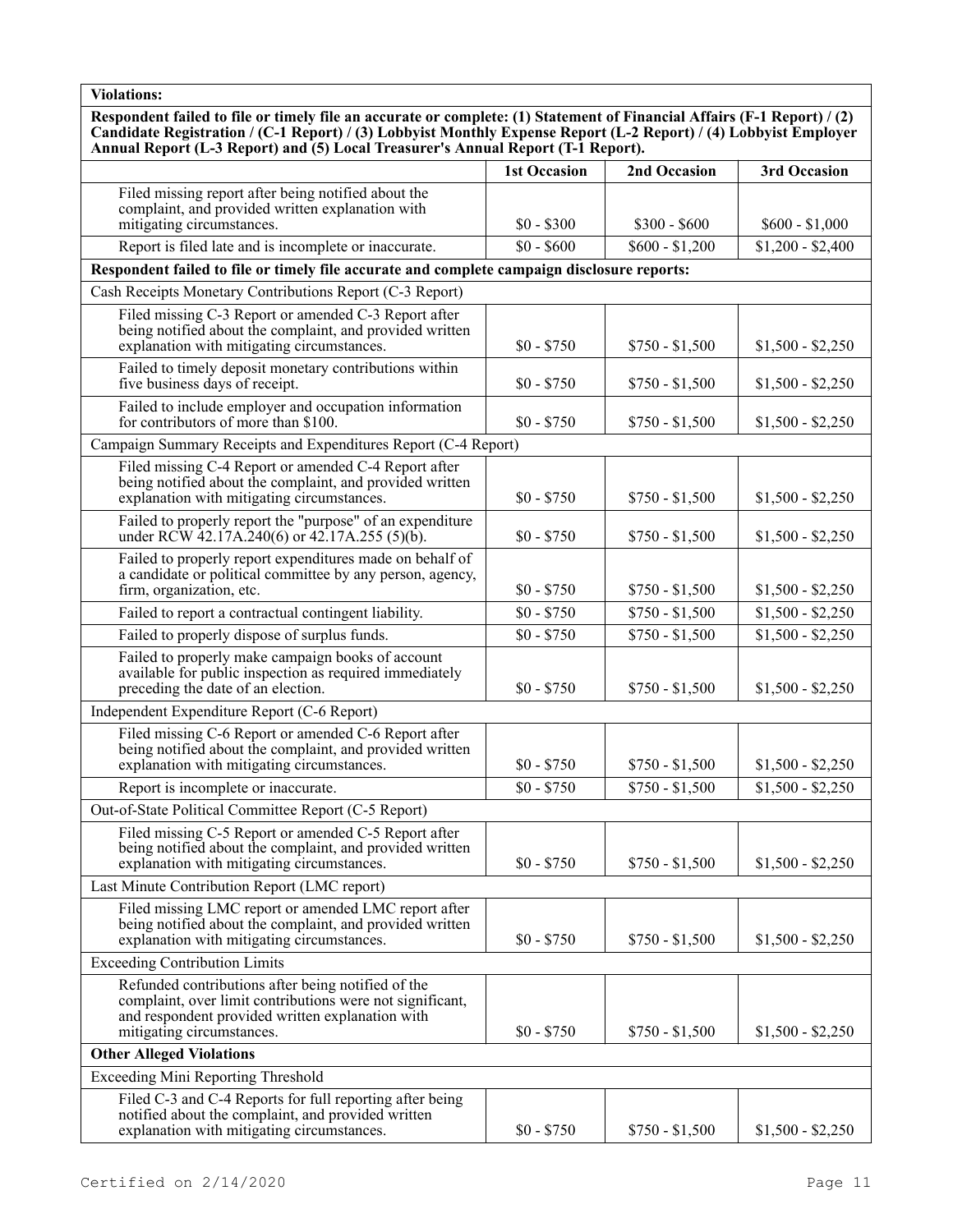**Respondent failed to file or timely file an accurate or complete: (1) Statement of Financial Affairs (F-1 Report) / (2) Candidate Registration / (C-1 Report) / (3) Lobbyist Monthly Expense Report (L-2 Report) / (4) Lobbyist Employer Annual Report (L-3 Report) and (5) Local Treasurer's Annual Report (T-1 Report).**

|                                                                                                                                                                                                                                                                                 | <b>1st Occasion</b> | 2nd Occasion    | 3rd Occasion      |
|---------------------------------------------------------------------------------------------------------------------------------------------------------------------------------------------------------------------------------------------------------------------------------|---------------------|-----------------|-------------------|
| Failure to file electronically                                                                                                                                                                                                                                                  |                     |                 |                   |
| Filed C-3 and C-4 Reports electronically after being<br>notified about the complaint, and provided written<br>explanation with mitigating circumstances.                                                                                                                        | $$0 - $750$         | $$750 - $1,500$ | $$1,500 - $2,250$ |
| Use of public facilities for the purpose of assisting a<br>campaign for the election of any person to any office, or for<br>the promotion of or opposition to any ballot proposition.                                                                                           |                     |                 |                   |
| Use of public facilities was incidental and isolated, and<br>evidence was not submitted indicating that the use may<br>have affected the outcome of the election.                                                                                                               | $$0 - $750$         | $$750 - $1,500$ | $$1,500 - $2,250$ |
| Failure to file Lobbyist Registration report (L-1 Report)                                                                                                                                                                                                                       |                     |                 |                   |
| Filed missing L-1 Report after being notified about the<br>complaint, and provided written explanation with<br>mitigating circumstances.                                                                                                                                        | $$0 - $300$         | $$300 - $600$   | $$600 - $1,000$   |
| Failure to File Agency Lobbying Report (L-5 Report)                                                                                                                                                                                                                             |                     |                 |                   |
| Filed missing L-5 Report or amended L-5 Report after<br>being notified about the complaint, and provided written<br>explanation with mitigating circumstances.                                                                                                                  | $$0 - $300$         | $$300 - $600$   | $$600 - $1,000$   |
| Grassroots Lobbying Report (L-6 Report)                                                                                                                                                                                                                                         |                     |                 |                   |
| Filed missing L-6 Report or amended L-6 Report after<br>being notified about the complaint, and provided written<br>explanation with mitigating circumstances.                                                                                                                  | $$0 - $300$         | $$300 - $600$   | $$600 - $1,000$   |
| Sponsor identification requirements for political advertising                                                                                                                                                                                                                   |                     |                 |                   |
| Political advertising failed to include any sponsor<br>identification, or included improper or misleading<br>sponsor identification.                                                                                                                                            | $$0 - $300$         | $$300 - $600$   | $$600 - $1,000$   |
| Party preference requirement for political advertising                                                                                                                                                                                                                          |                     |                 |                   |
| Political advertising failed to include a candidate's party<br>preference.                                                                                                                                                                                                      | $$0 - $300$         | $$300 - $600$   | $$600 - $1,000$   |
| Use of current picture requirement in political advertising                                                                                                                                                                                                                     |                     |                 |                   |
| Political advertising fails to include at least one picture<br>of the candidate used in the advertising that was taken<br>within the last five years, that is no smaller than any<br>other picture of the same candidate used in the same<br>advertisement.                     | $$0 - $300$         | $$300 - $600$   | $$600 - $1,000$   |
| Political advertising or electioneering communication—Libel or defamation per se                                                                                                                                                                                                |                     |                 |                   |
| Political advertising or an electioneering communication<br>that contains a false statement of material fact about a<br>candidate for public office.                                                                                                                            | $$0 - $600$         | $$600 - $1,200$ | $$1,200 - $2,400$ |
| Political advertising or an electioneering communication<br>that falsely represents that a candidate is the incumbent<br>for the office sought when in fact the candidate is not the<br>incumbent.                                                                              | $$0 - $600$         | $$600 - $1,200$ | $$1,200 - $2,400$ |
| Political advertising or an electioneering communication<br>that makes either directly or indirectly, a false claim<br>stating or implying the support or endorsement of any<br>person or organization when in fact the candidate does<br>not have such support or endorsement. | $$0 - $600$         | $$600 - $1,200$ | $$1,200 - $2,400$ |
| Commercial advertisers—Public inspection of documents                                                                                                                                                                                                                           |                     |                 |                   |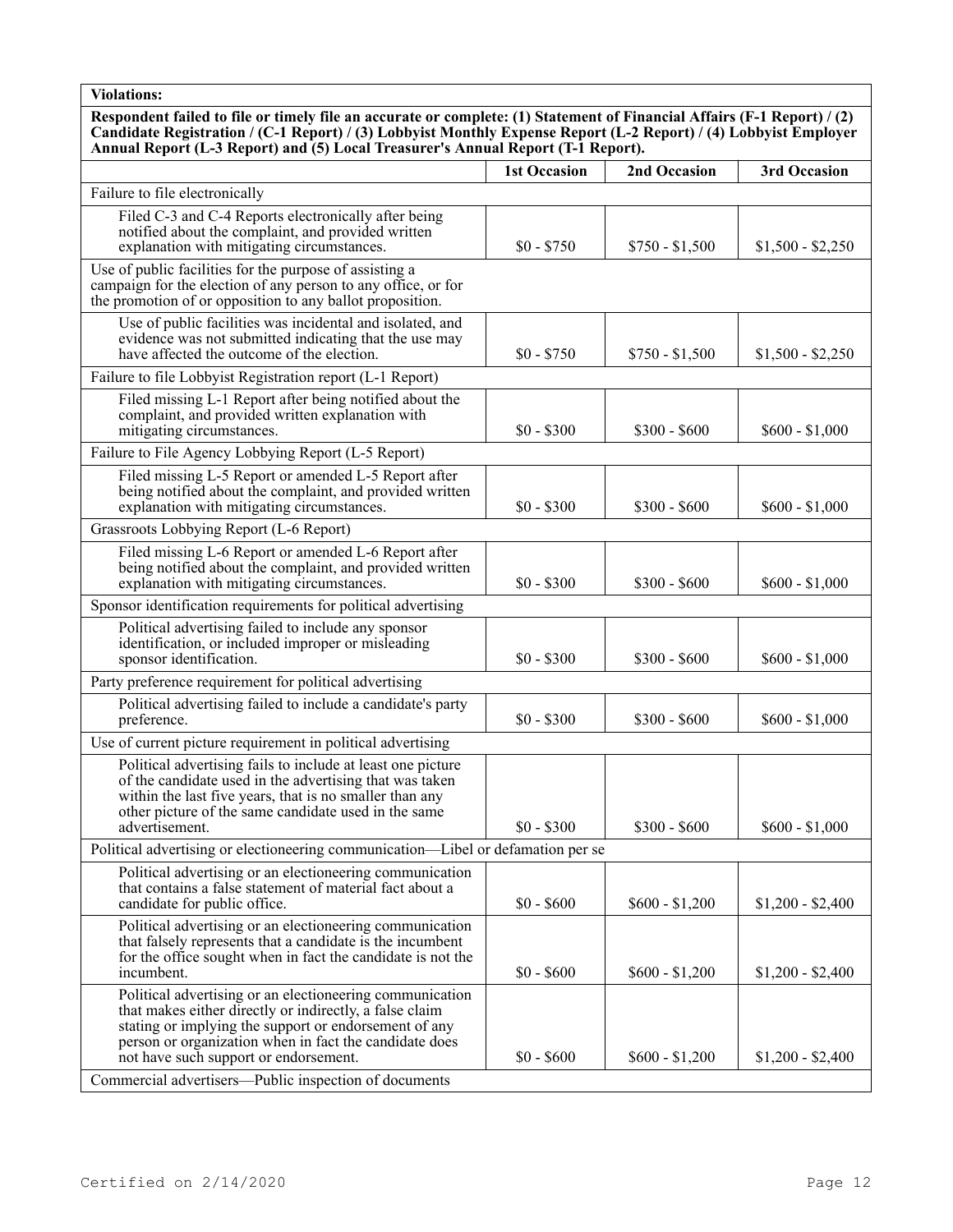**Respondent failed to file or timely file an accurate or complete: (1) Statement of Financial Affairs (F-1 Report) / (2) Candidate Registration / (C-1 Report) / (3) Lobbyist Monthly Expense Report (L-2 Report) / (4) Lobbyist Employer Annual Report (L-3 Report) and (5) Local Treasurer's Annual Report (T-1 Report).**

|                                                                                                                                                                                                                                                                                        | <b>1st Occasion</b> | 2nd Occasion    | 3rd Occasion      |  |
|----------------------------------------------------------------------------------------------------------------------------------------------------------------------------------------------------------------------------------------------------------------------------------------|---------------------|-----------------|-------------------|--|
| Commercial advertisers who after accepting or providing<br>political advertising or electioneering communications<br>during an election campaign fail to maintain records and<br>books of account, or make such information available by<br>the methods provided under WAC 390-18-050. | $$0 - $600$         | $$600 - $1,200$ | $$1,200 - $2,400$ |  |
| Candidates and political committees—Public inspection of books of accounts                                                                                                                                                                                                             |                     |                 |                   |  |
| Candidates or political committees who fail to<br>accommodate requests for public inspection as required<br>by WAC 390-16-043.                                                                                                                                                         | $$0 - $600$         | $$600 - $1,200$ | $$1,200 - $2,400$ |  |
| Limitations on employers or labor organizations                                                                                                                                                                                                                                        |                     |                 |                   |  |
| Failed to maintain open for public inspection, during<br>normal business hours, documents and books of accounts<br>showing a copy of each employee's request for funds to<br>be withheld for transfer to a political committee.                                                        | $$0 - $600$         | $$600 - $1,200$ | $$1,200 - $2,400$ |  |

(8) In a matter where the PDC staff have completed an investigation or resolved the matter as a technical correction, as authorized in RCW 42.17A.755, the schedule set forth in the table above is not applicable.

[Statutory Authority: RCW 42.17A.110(1), 2019 c 428, and 2019 c 261. WSR 20-02-062, § 390-37-062, filed 12/24/19, effective 1/24/20. Statutory Authority: RCW 42.17A.110(1) and 2018 c 304. WSR 18-24-074, § 390-37-062, filed 11/30/18, effective 12/31/18.]

**WAC 390-37-063 Enforcement procedures—Demand for information— Subpoenas.** (1) During the course of a PDC audit or investigation, the executive director may issue a subpoena directed to any person who probably possesses information which is relevant and material to the audit or the investigation. The subpoena must:

(a) Specifically describe the information which is sought; and

(b) Set forth a reasonable time and place for the production of the information; and

(c) Notify the person that if the information is not produced, the executive director will apply to the superior court for an appropriate order or other remedy.

The subpoena may be personally delivered or sent by certified mail, return receipt requested.

(2) The commission or the presiding officer may issue a subpoena under RCW 42.17A.110(6) and WAC 390-37-120 to compel persons to appear and give testimony and may require the production of any books, papers, correspondence, text messages, records, memoranda, electronically stored data, or other evidence that the commission deems relevant and material.

(3) As provided in the act, the commission or executive director may apply in superior court for authorization to issue a subpoena before issuing the subpoena, in circumstances where appropriate.

[Statutory Authority: RCW 42.17A.110(1), 2019 c 428, and 2019 c 261. WSR 20-02-062, § 390-37-063, filed 12/24/19, effective 1/24/20. Statutory Authority: RCW 42.17A.110(1) and 2018 c 304. WSR 18-24-074, §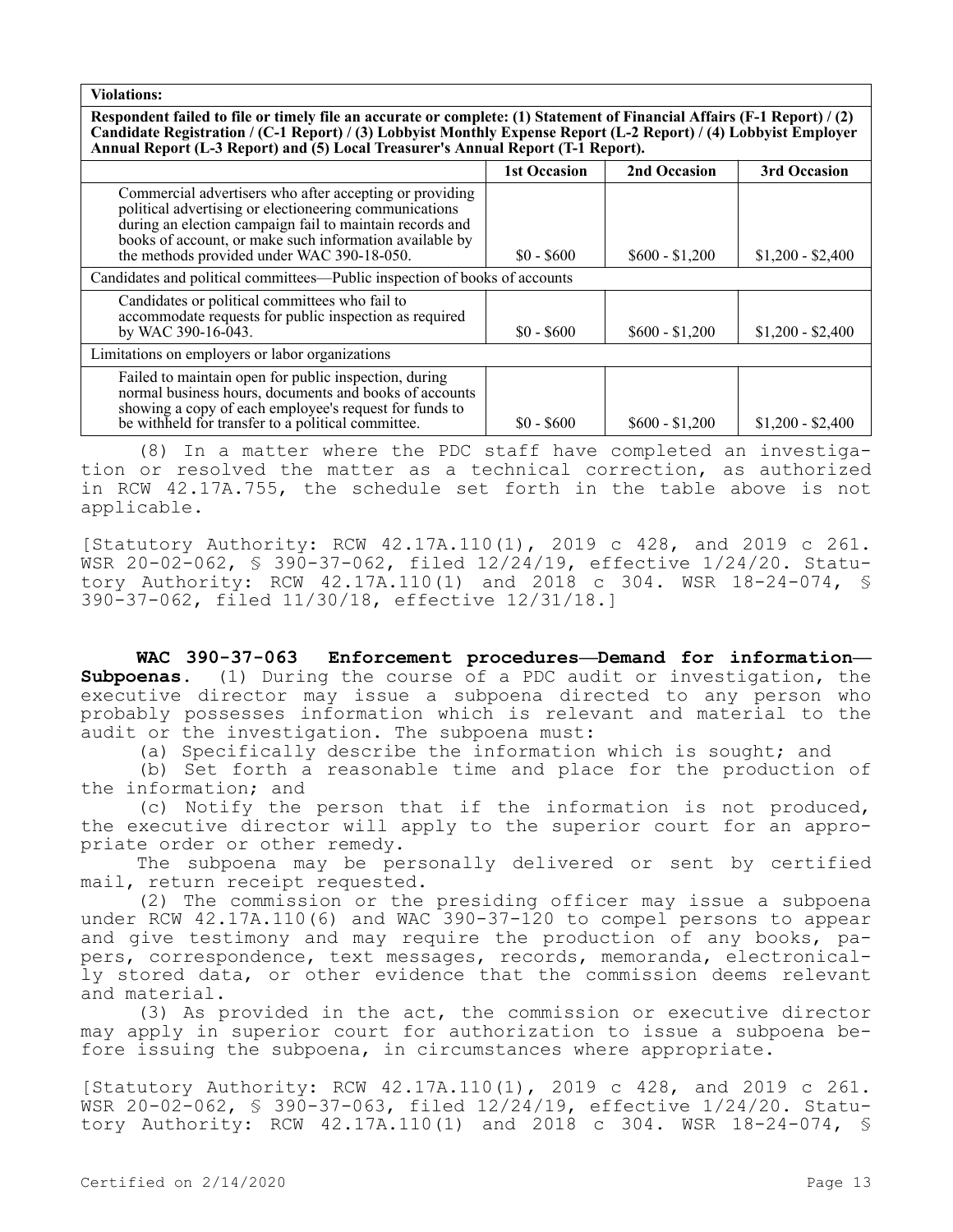390-37-063, filed 11/30/18, effective 12/31/18. Statutory Authority: RCW 42.17A.110. WSR 12-03-002, \$ 390-37-063, filed 1/4/12, effective<br>2/4/12. Statutory Authority: RCW 42.17.370. WSR 03-18-003, \$ 2/4/12. Statutory Authority: RCW 42.17.370. WSR 03-18-003, §<br>390-37-063, filed 8/20/03, effective 9/20/03; WSR 93-24-003, §  $\text{filed} \quad 8/20/03, \quad \text{effective} \quad 9/20/03; \quad \text{WSR} \quad 93-24-003,$ 390-37-063, filed 11/18/93, effective 12/19/93. Statutory Authority: RCW 42.17.370(1). WSR 86-04-071 (Order 86-01), § 390-37-063, filed 2/5/86; WSR 82-02-007 (Order 81-04), § 390-37-063, filed 12/28/81.]

**WAC 390-37-070 Enforcement procedures—Complaints dismissed by executive director after an investigation has been commenced.** The executive director, at any time prior to consideration by the commission, may dismiss a complaint which on its face, or as shown by investigation, provides reason to believe that a violation has occurred, but also shows that the respondent is in substantial compliance with the relevant statutes or rules, or shows that formal enforcement action is not warranted. The executive director must report at each regular commission meeting all complaints dismissed.

[Statutory Authority: RCW 42.17A.110(1), 2019 c 428, and 2019 c 261. WSR 20-02-062, § 390-37-070, filed 12/24/19, effective 1/24/20. Statutory Authority: RCW 42.17A.110(1) and 2018 c 304. WSR 18-24-074, § 390-37-070, filed 11/30/18, effective 12/31/18. Statutory Authority: RCW 42.17A.110(1). WSR 16-01-015, § 390-37-070, filed 12/4/15, effective 1/4/16. Statutory Authority: RCW 42.17A.110. WSR 12-03-002, § 390-37-070, filed 1/4/12, effective 2/4/12. Statutory Authority: RCW 42.17.370. WSR 03-22-065, § 390-37-070, filed 11/4/03, effective 12/5/03. Statutory Authority: RCW 42.17.390. WSR 94-05-010, § 390-37-070, filed 2/3/94, effective 3/6/94. Statutory Authority: RCW 42.17.370(1). WSR 86-04-071 (Order 86-01), § 390-37-070, filed 2/5/86; WSR 84-12-017 (Order 84-03), § 390-37-070, filed 5/25/84; Order 81, § 390-37-070, filed 7/22/76.]

**WAC 390-37-071 Enforcement procedures—Initial hearing (case status review prior to ninety days).** (1) After initiating an investigation pursuant to WAC 390-37-060, the executive director will conduct a case status review, referred to as an initial hearing in RCW 42.17A.755. The case status review is not an adjudicative proceeding conducted pursuant to the Administrative Procedure Act (chapter 34.05 RCW). Its purpose is to ensure the investigation, is being conducted expeditiously and to provide an opportunity to discuss possible alternative resolutions.

(2) The case status review will be conducted within ninety days of the complaint being filed in the matter, and may be held by telephone conference or in-person at a time and place specified by PDC staff. Notice of the case status review will be delivered electronically whenever possible.

(3) Participation in the case status review by the respondent is not mandatory. The failure to participate in the hearing will not prejudice any rights of the respondent with respect to the investigation or potential adjudication of the matter.

(4) The case status review shall have a set time limit as determined by the executive director.

(5) At the case status review, the executive director shall have the authority to: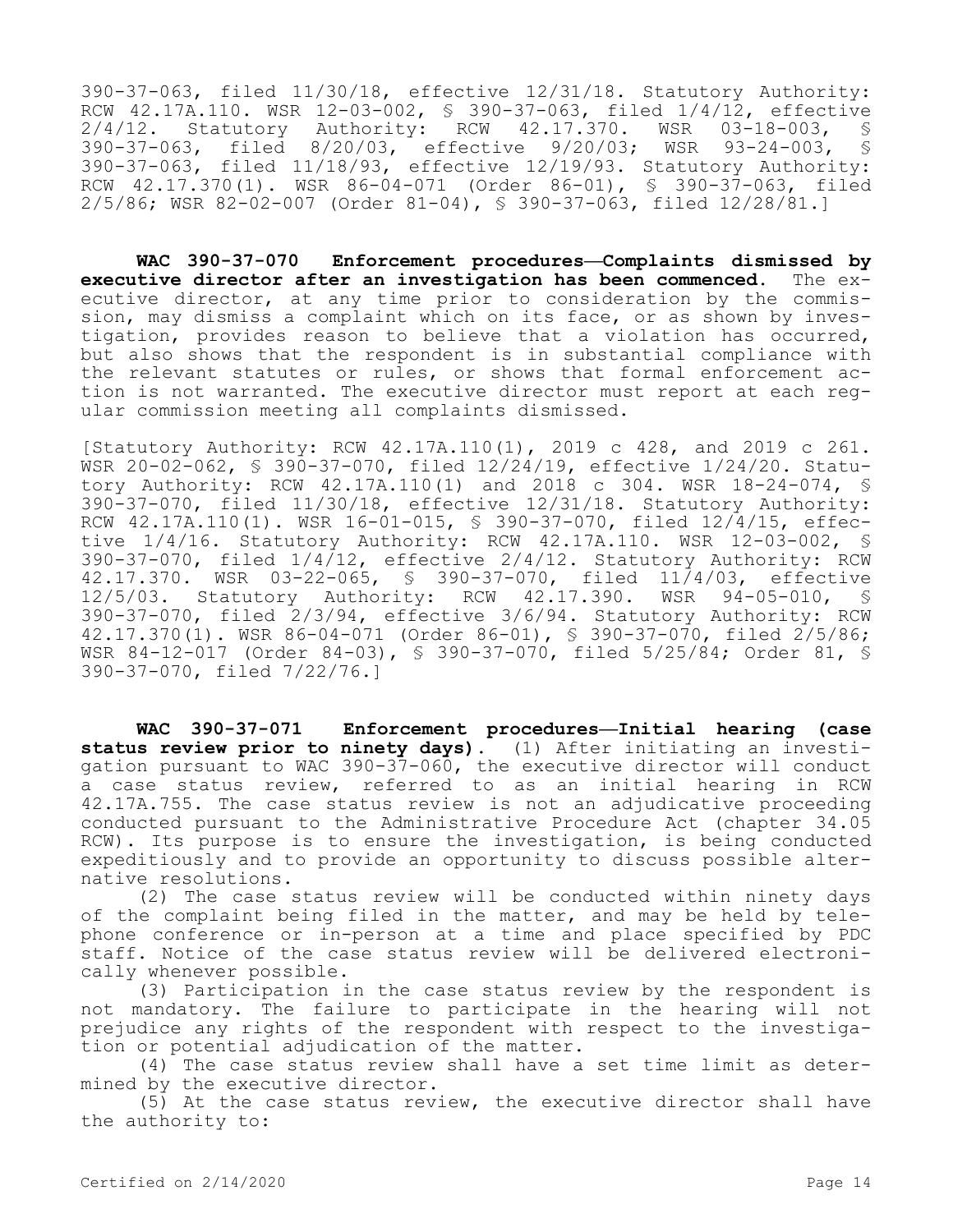(a) Provide the respondent with a brief opportunity to explain the respondent's view of the matter, including why further investigation may not be warranted;

(b) Identify any available options to resolve the matter;

(c) When appropriate, encourage the parties to enter into a stipulated agreement as authorized by RCW 42.17A.755 and WAC 390-37-062; and

(d) Consider such other matters as may aid in the investigation, disposition or resolution of the matter.

(6) Following the case status review, the executive director shall direct PDC staff to update the PDC's public case-tracking database pursuant to WAC 390-37-005.

(7) The executive director shall report to the commission, no later than the next regular commission meeting, any case status reviews held. The executive director's report shall include an overview of matters addressed and any review outcomes.

(8) Nothing in this section shall limit the authority of the commission or its staff to resolve a complaint or refer a matter to the attorney general at any time.

[Statutory Authority: RCW 42.17A.110(1) and 2018 c 304. WSR 18-24-074, § 390-37-071, filed 11/30/18, effective 12/31/18.]

**WAC 390-37-075 Enforcement procedures—Deferred enforcement after an investigation has been commenced.** (1) As provided by WAC 390-37-060, the chair or the chair's designee commissioner may authorize deferred enforcement:

(a) Following a case status review provided for in WAC 390-37-071, referred to as an initial hearing in RCW 42.17A.755, in lieu of a formal investigation;

(b) Following an investigation, in lieu of a notice of administrative charges for an adjudicative proceeding; or

(c) After a notice of administrative charges, prior to an adjudicative proceeding.

(2) The executive director will recommend to the chair or the chair's designee commissioner the conditions of a deferred enforcement. The conditions shall be clearly defined and agreed to by the respondent, along with the consequences for failure to meet the conditions of the deferral. Negotiations regarding deferred enforcement shall be informal and without prejudice to rights of a participant in the negotiations.

(3) With concurrence of the chair or the chair's designee commissioner, the executive director or designee (commission staff) shall memorialize the pertinent facts and the conditions of the deferral by electronic writing to the respondent, together with the consequences for failure to meet the conditions of the deferral. The agreement shall be signed by the executive director and the respondent. Staff shall notify the respondent that any administrative charges issued in the matter are stayed pending satisfaction of the deferral conditions.

(4) Once the deferral conditions are met, the complaint shall be dismissed with no further investigation or action as provided by WAC 390-37-070.

(5) If the deferral conditions are not met, the complaint shall proceed in accordance with WAC 390-37-060.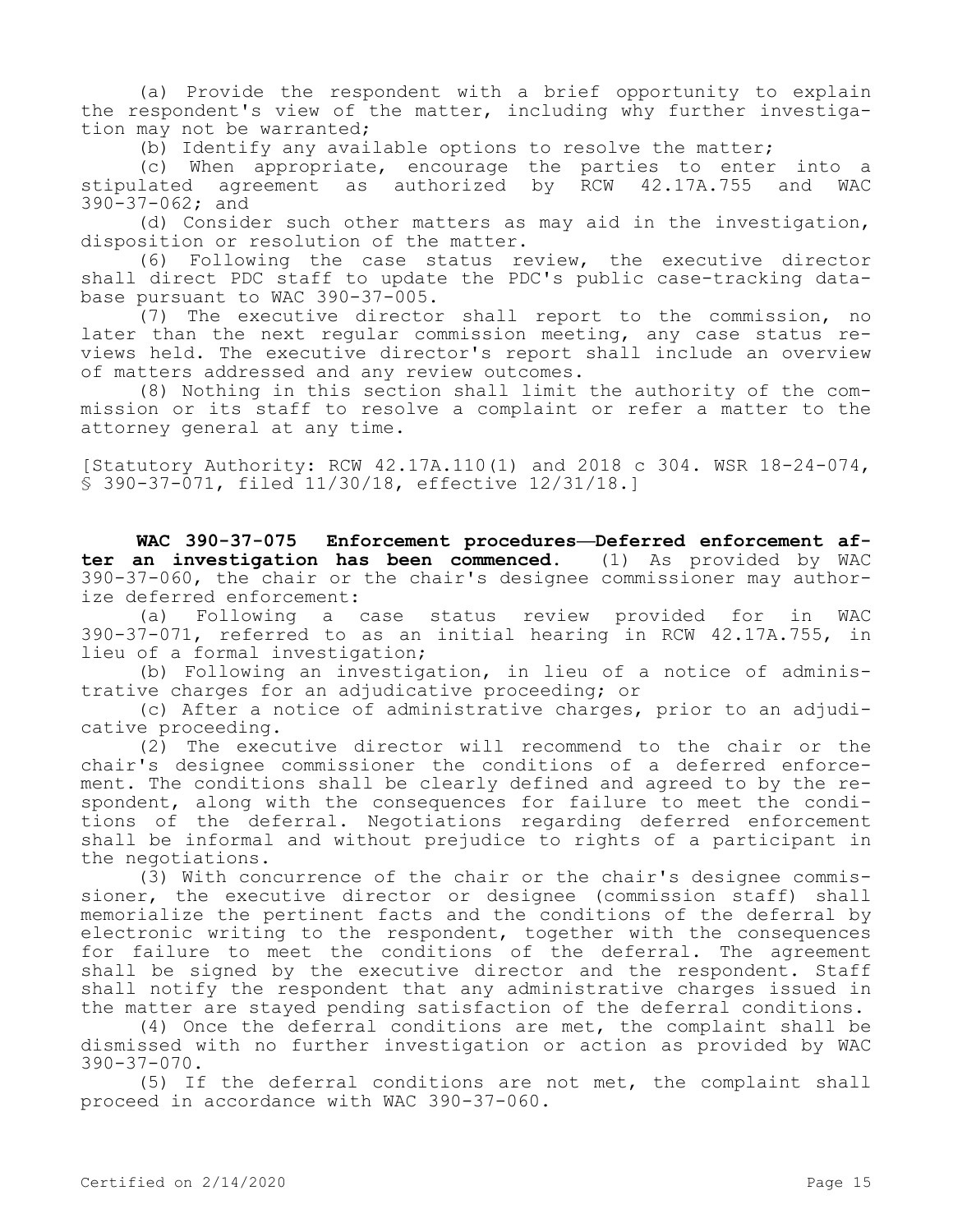[Statutory Authority: RCW 42.17A.110(1) and 2018 c 304. WSR 18-24-074, § 390-37-075, filed 11/30/18, effective 12/31/18. Statutory Authority: RCW  $42.17A.110(1)$ . WSR  $16-01-015$ , \$ 390-37-075, filed  $12/\frac{4}{15}$ , effective 1/4/16.]

WAC 390-37-090 Enforcement procedures-Cases resolvable by stip**ulation after an investigation and prior to an enforcement hearing (adjudicative proceeding).** (1) RCW 34.05.060 authorizes agencies to establish by rule specific procedures for attempting and executing informal settlement of matters. The following procedures are available for informal dispute resolution prior to an adjudicative proceeding that may make more elaborate proceedings under the Administrative Procedure Act unnecessary.

(a) Any enforcement matter before the commission which has not yet been heard in an adjudicative proceeding may be resolved by settlement. The respondent shall communicate their request to the executive director or designee (commission staff), setting forth all pertinent facts and the desired remedy. Settlement negotiations shall be informal and without prejudice to rights of a participant in the negotiations.

(b) The executive director and respondent may also agree to a stipulation of facts, violations, and/or penalty. The commission staff shall prepare the stipulation for presentation to the commission.

(c) Any proposed stipulation shall be in writing, must include a brief recitation of the facts, violations and penalty, and be signed by each party to the stipulation or their representative. The executive director shall sign for PDC staff. Any stipulation to facts, violations, or penalty shall be provided by 4:00 p.m. three business days preceding the hearing. The commission has the option of accepting, rejecting, or modifying the proposed stipulation or asking for additional facts to be presented. If the commission accepts the stipulation or modifies the stipulation with the agreement of the parties, the commission shall enter an order in conformity with the terms of the stipulation. If the commission rejects the stipulation or either party does not agree to the commission's proposed modifications to the stipulation, and if no revised stipulation or staff report is presented to the commission, then an adjudicative proceeding shall be scheduled and held.

(2) Parties are encouraged to be creative in resolving cases without further litigation where appropriate.

(3) As part of the commission's review of any proposed stipulation of facts, violations and law or other alternative resolution ruled on at a hearing, if the commission determines certain additional sanctions or other steps are required by the respondent and states on the record that the commission intends to enter an order, and the respondent does not timely raise an objection at the hearing, it shall be presumed that the respondent has waived objections and appeals, and agrees to the entry of the order.

[Statutory Authority: RCW 42.17A.110(1) and 2018 c 304. WSR 18-24-074, § 390-37-090, filed 11/30/18, effective 12/31/18. Statutory Authority: RCW 42.17A.110(1). WSR 16-01-015, § 390-37-090, filed 12/4/15, effective 1/4/16. Statutory Authority: RCW 42.17.370. WSR 06-14-057, § 390-37-090, filed 6/29/06, effective 7/30/06; WSR 05-11-001, §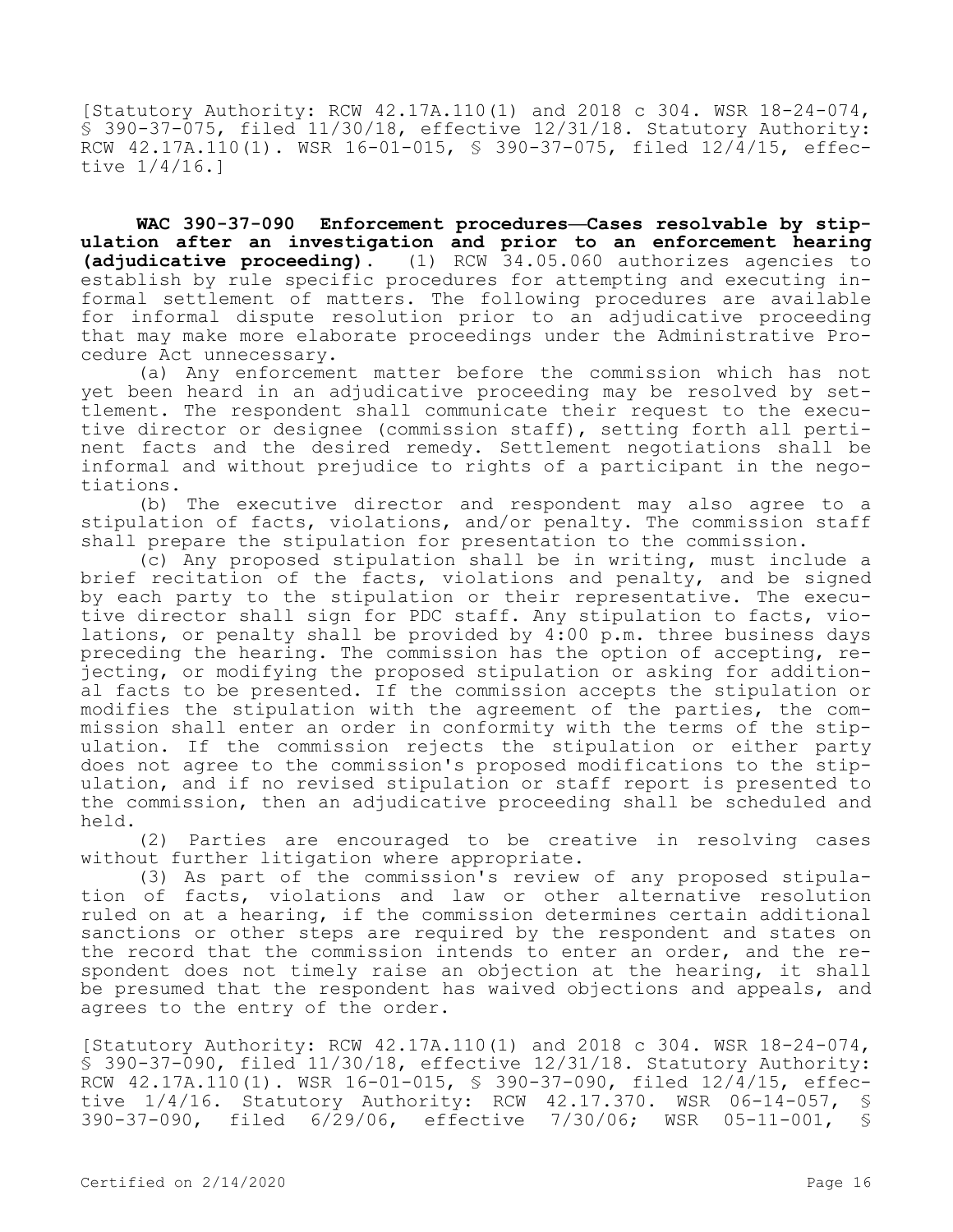390-37-090, filed 5/4/05, effective 6/4/05; WSR 03-22-065, § 390-37-090, filed 11/4/03, effective 12/5/03; WSR 91-16-072, § 390-37-090, filed 8/2/91, effective 9/2/91. Statutory Authority: RCW 42.17.370(1). WSR 86-04-071 (Order 86-01), § 390-37-090, filed 2/5/86; WSR 84-12-017 (Order 84-03), § 390-37-090, filed 5/25/84; Order 81, § 390-37-090, filed 7/22/76.]

**WAC 390-37-100 Enforcement procedures—Conduct of hearings (adjudicative proceedings).** (1) An enforcement hearing (adjudicative proceeding) will be conducted pursuant to the Administrative Procedure Act (chapter 34.05 RCW). Chapter 390-37 WAC further governs these proceedings, as supplemented by chapter 10-08 WAC. To the extent chapters 390-37 and 10-08 WAC differ, chapter 390-37 WAC controls.

(2) An adjudicative proceeding must be heard by the commission, except for brief adjudicative proceedings which may be conducted by a presiding officer pursuant to WAC 390-37-142. The commission may request through the office of administrative hearings the appointment of an administrative law judge to preside over any adjudicatory proceeding.

(3) The commission or the presiding officer have the authority to:

(a) Determine the order of presentation of evidence;

(b) Administer oaths and affirmations;

(c) Rule on procedural matters, objections, and motions;

(d) Rule on offers of proof and receive relevant evidence;

(e) Pursuant to RCW 34.05.449(5), close parts of a hearing to public observation or order the exclusion of witnesses upon a showing of good cause;

(f) Interrogate witnesses called by the parties in an impartial manner to develop any facts deemed necessary to fairly and adequately decide the matter;

(g) Call additional witnesses and request additional exhibits deemed necessary to complete the record and receive such evidence subject to full opportunity for cross-examination and rebuttal by all parties;

(h) Take official notice of facts pursuant to RCW  $34.05.452(5)$ ;

(i) Regulate the course of the hearing and take any appropriate action necessary to maintain order during the hearing;

(j) Permit or require oral argument or briefs and determine the time limits for submission thereof;

(k) Issue an order of default pursuant to RCW 34.05.440;

(l) Take any other action necessary and authorized by any applicable statute or rule;

(m) Waive any requirement of these rules unless a party shows that it would be prejudiced by such a waiver; and

(n) The commission chair or the chair's designee may conduct the procedural aspects of the adjudicative proceeding under (a) through (m) of this subsection, unless a majority of members present vote to seek a full commission decision on any particular matter.

(4) The commission may decide dispositive motions, and any other matters referred to it by the presiding officer at a prehearing conference.

(5) After an adjudicative proceeding by the commission, the commission may: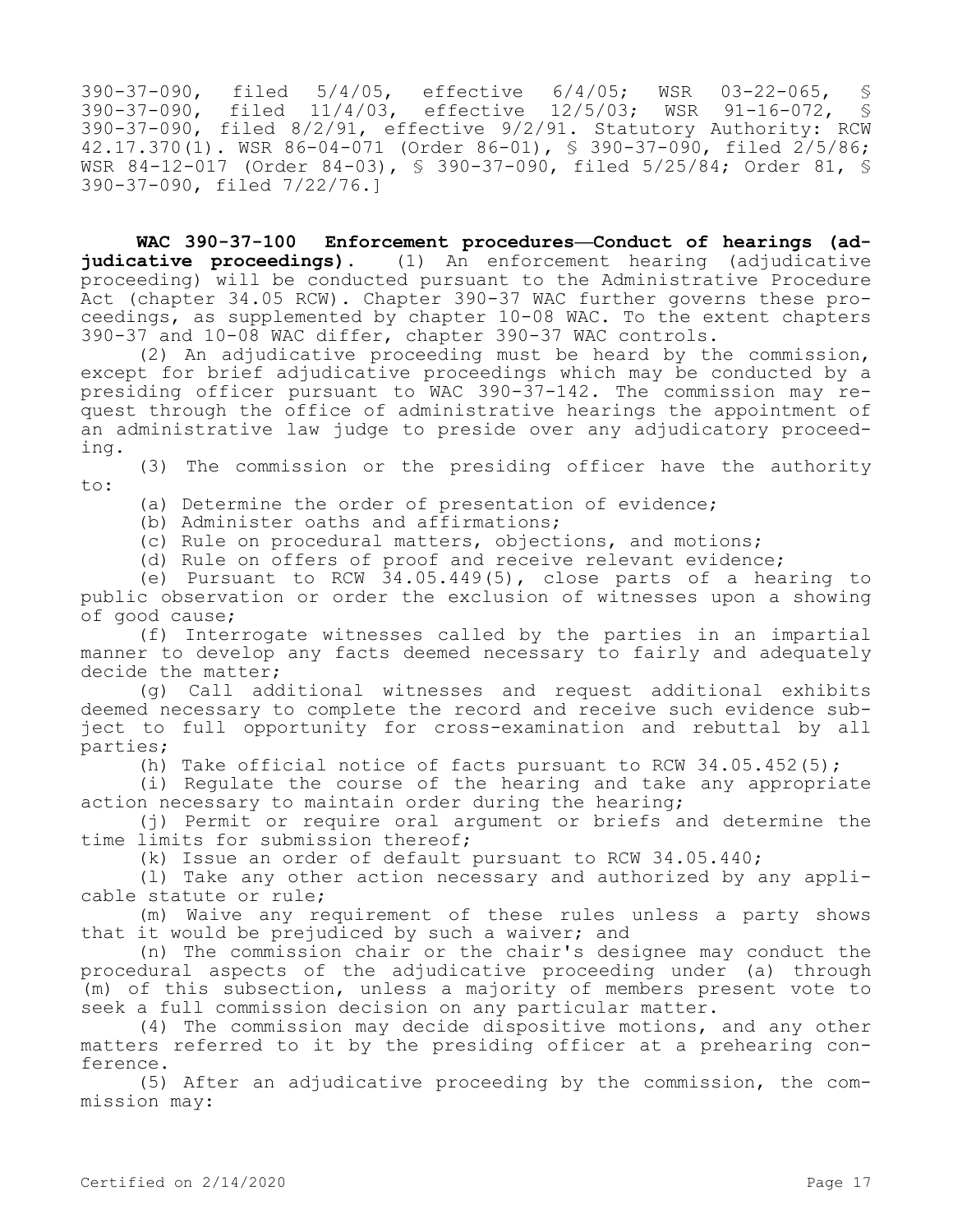(a) Find that the respondent did not violate chapter 42.17A RCW, as alleged, and dismiss the case; or

(b) Find that the respondent violated chapter 42.17A RCW, as alleged, and determine the sanction, if any, to be imposed; or

(c) Find that the respondent is in apparent violation of chapter 42.17A RCW, and that the commission's statutory remedies are inadequate, and enter an order referring the matter to the attorney general or another appropriate law enforcement agency as provided in RCW 42.17A.105 and 42.17A.755.

(6) Upon the conclusion of an adjudicative proceeding or after submission of memos, briefs or proposed findings when requested by the presiding officer, the commission:

(a) Must set forth in writing its findings of fact, conclusions of law and decision on the merits of the case and enter an order within thirty days, unless extended by the presiding officer due to the complexity of the case or other good cause; and

(b) Must serve the parties by electronic communication a copy of the findings of fact, conclusions of law and decision and order.

(7) Once the commission has drafted and approved an order, the executive director is authorized to sign orders on behalf of the commission at the discretion of the commission.

[Statutory Authority: RCW 42.17A.110(1), 2019 c 428, and 2019 c 261. WSR 20-02-062, § 390-37-100, filed 12/24/19, effective 1/24/20. Statutory Authority: RCW 42.17A.110(1) and 2018 c 304. WSR 18-24-074, § 390-37-100, filed 11/30/18, effective 12/31/18. Statutory Authority: RCW 42.17A.110. WSR 17-03-004, § 390-37-100, filed 1/4/17, effective 2/4/17; WSR 12-03-002, § 390-37-100, filed 1/4/12, effective 2/4/12. Statutory Authority: RCW 42.17.370. WSR 03-22-065, § 390-37-100, filed 11/4/03, effective 12/5/03; WSR 91-16-072, § 390-37-100, filed 8/2/91, effective 9/2/91; WSR 90-16-083, § 390-37-100, filed 7/31/90, effective 8/31/90. Statutory Authority: RCW 42.17.370(1). WSR 86-04-071 (Order 86-01), § 390-37-100, filed 2/5/86; WSR 85-15-020 (Order 85-03), § 390-37-100, filed 7/9/85; WSR 84-12-017 (Order 84-03), § 390-37-100, filed 5/25/84; Order 81, § 390-37-100, filed 7/22/76.]

**WAC 390-37-103 Enforcement procedures—Commission options following receipt of a staff report on alleged violations.** Upon receipt of a PDC staff report concerning alleged violations, the commission may:

(1) Direct the executive director to pursue an alternative resolution as provided in WAC 390-37-060;

(2) Defer enforcement as provided in WAC 390-37-075;

(3) Issue an order; or

(4) Refer the matter or apparent violations to the attorney general or other enforcement agency pursuant to RCW 42.17A.105(5) and 42.17A.755.

[Statutory Authority: RCW 42.17A.110(1) and 2018 c 304. WSR 18-24-074, § 390-37-103, filed 11/30/18, effective 12/31/18. Statutory Authority: RCW 42.17A.110(1). WSR 16-01-015, § 390-37-103, filed 12/4/15, effective 1/4/16. Statutory Authority: RCW 42.17.130 and 42.17.093. WSR 12-01-047, § 390-37-103, filed 12/14/11, effective 1/14/12. Statutory Authority: RCW 42.17.370. WSR 03-22-065, § 390-37-103, filed 11/4/03, effective 12/5/03.]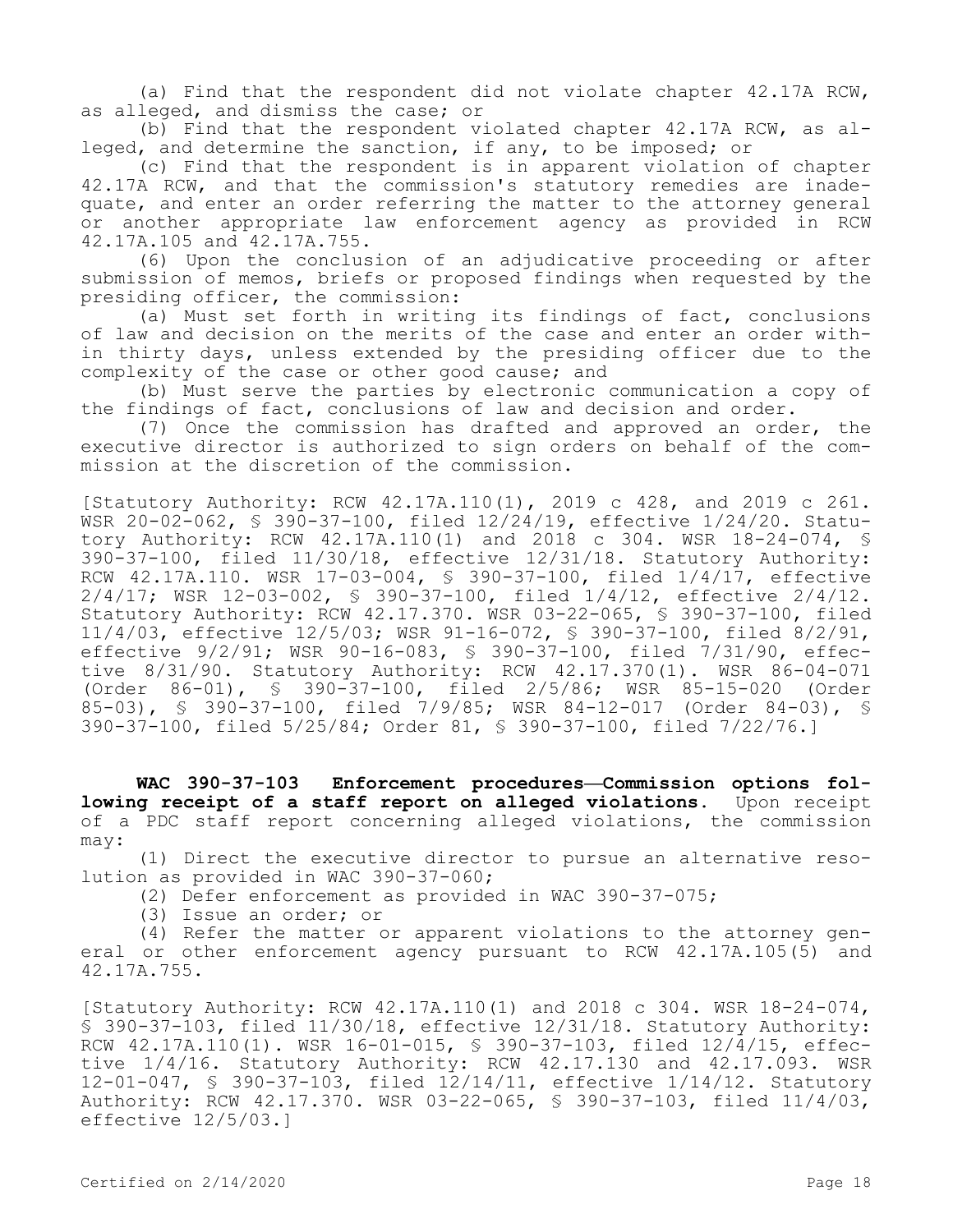## **WAC 390-37-105 Enforcement hearings (adjudicative proceedings)—**

**Prehearing conference.** (1) In any prehearing conference prior to an enforcement hearing (adjudicative proceeding), the presiding officer upon their own motion or upon request by one of the parties or their qualified representative, may direct the parties to appear at a specified time and place for a conference to consider:

(a) Identifying and simplifying issues;

(b) The necessity of any amendments to the case documents;

(c) The possibility of obtaining stipulations, admissions of facts and of documents;

(d) Limiting the number and consolidation of the examination of witnesses;

(e) Submitting proposed orders;

(f) Deadlines for briefs, exhibit and witness lists and objections thereto, proposed orders, and other procedural matters as may aid in the conduct of the proceeding.

(2) Prehearing conferences may be presided over by the chair or designee commissioner as presiding officer.

(3) Prehearing conferences may be held by telephone conference call or at a time and place specified by the presiding officer.

(4) In a prehearing conference, the presiding officer may hear prehearing motions regarding preliminary matters such as motions *in limine*, discovery motions, and other similar matters. The presiding officer shall not consider dispositive motions in a prehearing conference and such motions will automatically be scheduled for consideration before the commission.

(5) Following the prehearing conference, the presiding officer shall issue an order reciting the action taken and decisions made at the conference and the date on which objections to the order are to be filed and served. If no objection to the order is timely filed with the presiding officer, the order shall control the subsequent course of the proceeding unless modified for good cause by subsequent order.

(6) When the chair or designee commissioner presides over a prehearing conference, the presiding officer is acting as a quasi-judicial body which relates to a quasi-judicial matter between named parties. Therefore, a prehearing conference is not subject to chapter 42.30 RCW, Open Public Meetings Act.

[Statutory Authority: RCW 42.17A.110(1) and 2018 c 304. WSR 18-24-074, § 390-37-105, filed 11/30/18, effective 12/31/18. Statutory Authority: RCW 42.17A.110. WSR 17-03-004, § 390-37-105, filed 1/4/17, effective 2/4/17. Statutory Authority: RCW 42.17.370. WSR 03-22-065, § 390-37-105, filed 11/4/03, effective 12/5/03. Statutory Authority: RCW 42.17.390. WSR 94-05-010, § 390-37-105, filed 2/3/94, effective 3/6/94. Statutory Authority: RCW 42.17.370. WSR 91-16-072, § 390-37-105, filed 8/2/91, effective 9/2/91.]

**WAC 390-37-120 Enforcement hearings (adjudicative proceedings)— Subpoenas—Discovery—Hearings.** (1) The commission, or presiding officer, may issue subpoenas for discovery, subpoenas to persons to appear and give testimony, and may require the production of any books, papers, correspondence, memorandums, or other records deemed relevant or material and the commission or presiding officer may issue protective orders as a part of an enforcement hearing. The PDC staff or its legal representative may issue subpoenas as may the attorney of the party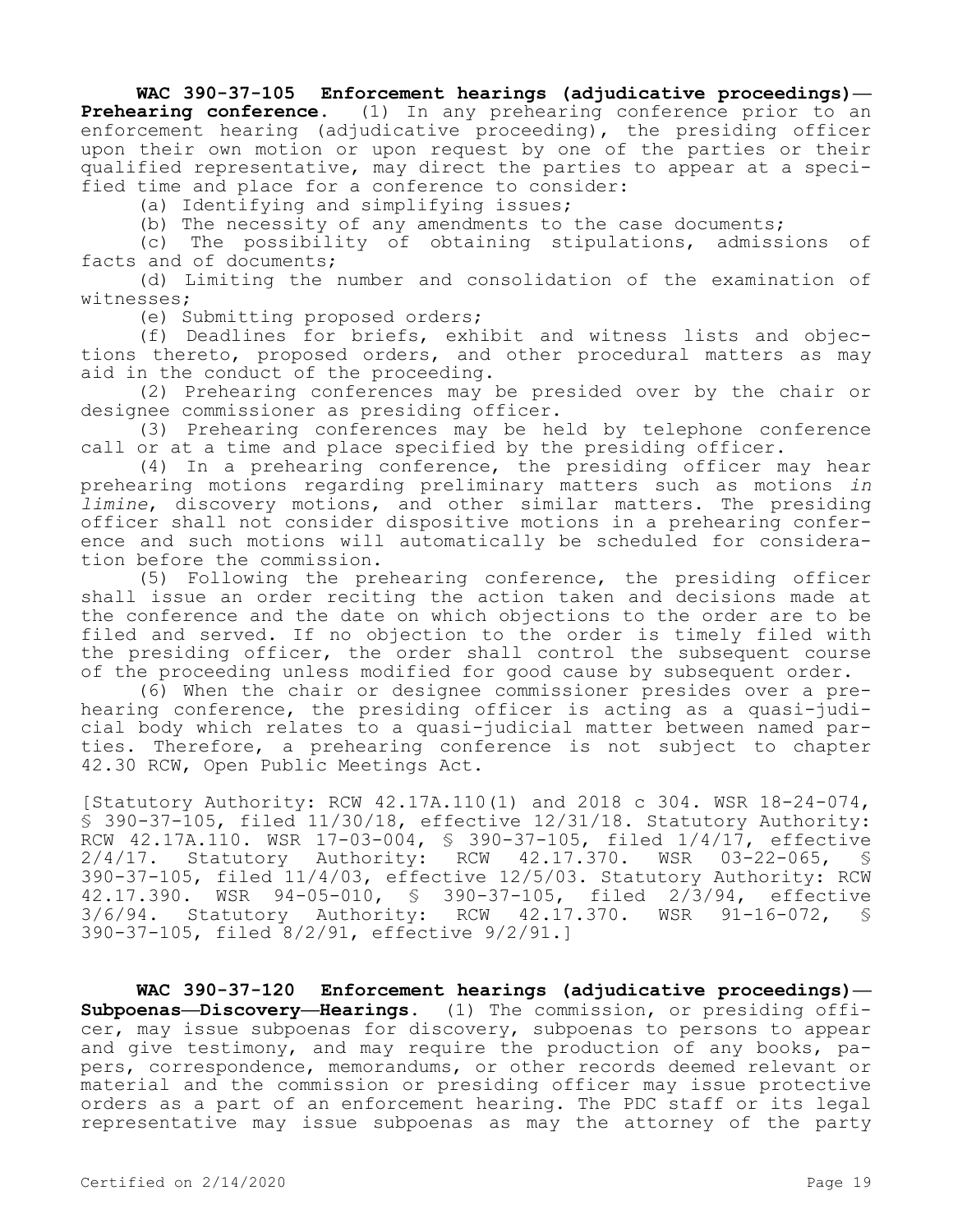against whom action is being taken. Upon request of the commission or presiding officer, all subpoenas must be filed with the commission, together with proof of proper service. Such subpoenas will issue and may be enforced in the form and manner set forth in RCW 34.05.446 and WAC 10-08-120(4). The subpoena may be personally delivered or sent by certified mail, return receipt requested.

(2) The commission, or presiding officer, upon motion or before the time specified in the subpoena for compliance therewith, may:

(a) Quash or modify the subpoena if it is unreasonable and oppressive; or

(b) Condition denial of the motion upon the advancement by the person in whose behalf the subpoena is issued of the reasonable cost of producing the books, papers, documents, or tangible things.

(3) The attendance of witnesses and such production of evidence may be required from any place within the state of Washington to any location where a hearing is being conducted.

[Statutory Authority: RCW 42.17A.110(1) and 2018 c 304. WSR 18-24-074, § 390-37-120, filed 11/30/18, effective 12/31/18. Statutory Authority: RCW 42.17.370. WSR 03-22-065, § 390-37-120, filed 11/4/03, effective 12/5/03; WSR 91-16-072, § 390-37-120, filed 8/2/91, effective 9/2/91.]

**WAC 390-37-130 Enforcement hearings (adjudicative proceedings)— Depositions and interrogatories—Right to take.** Unless otherwise provided, any party may take the testimony of any person, including a party, by deposition upon oral examination or written interrogatories for use as evidence in the hearing. The deposition of a commissioner, the executive director, or other staff, may only be taken upon application to the commission, for good cause shown, and only in those circumstances where the statements or depositions of other staff members would not reveal the information, evidence, or details needed by the party for the case. The attendance of witnesses to a deposition may be compelled by use of a subpoena. Depositions shall be taken only in accordance with this rule and the rules on subpoenas.

[Statutory Authority: RCW 42.17A.110(1) and 2018 c 304. WSR 18-24-074, § 390-37-130, filed 11/30/18, effective 12/31/18. Statutory Authority: RCW 42.17.370. WSR 03-22-065, § 390-37-130, filed 11/4/03, effective 12/5/03; WSR 91-16-072, § 390-37-130, filed 8/2/91, effective 9/2/91.]

**WAC 390-37-132 Enforcement hearings (adjudicative proceedings)— Depositions—Notice.** A party desiring to take the deposition of any person upon oral examination shall give reasonable notice of not less than five business days in writing to the commission and all parties. The notice shall state the time and place for taking the deposition and the name and address of each person to be examined. On motion of a party to whom the notice is served, the commission or its hearing officer may, for cause shown, enlarge or shorten the time. If the parties so stipulate in writing, depositions may be taken at any time or place, upon any notice, and in any manner and when so taken may be used as other depositions.

[Statutory Authority: RCW 42.17A.110. WSR 17-03-004, § 390-37-132, filed 1/4/17, effective 2/4/17. Statutory Authority: RCW 42.17.370.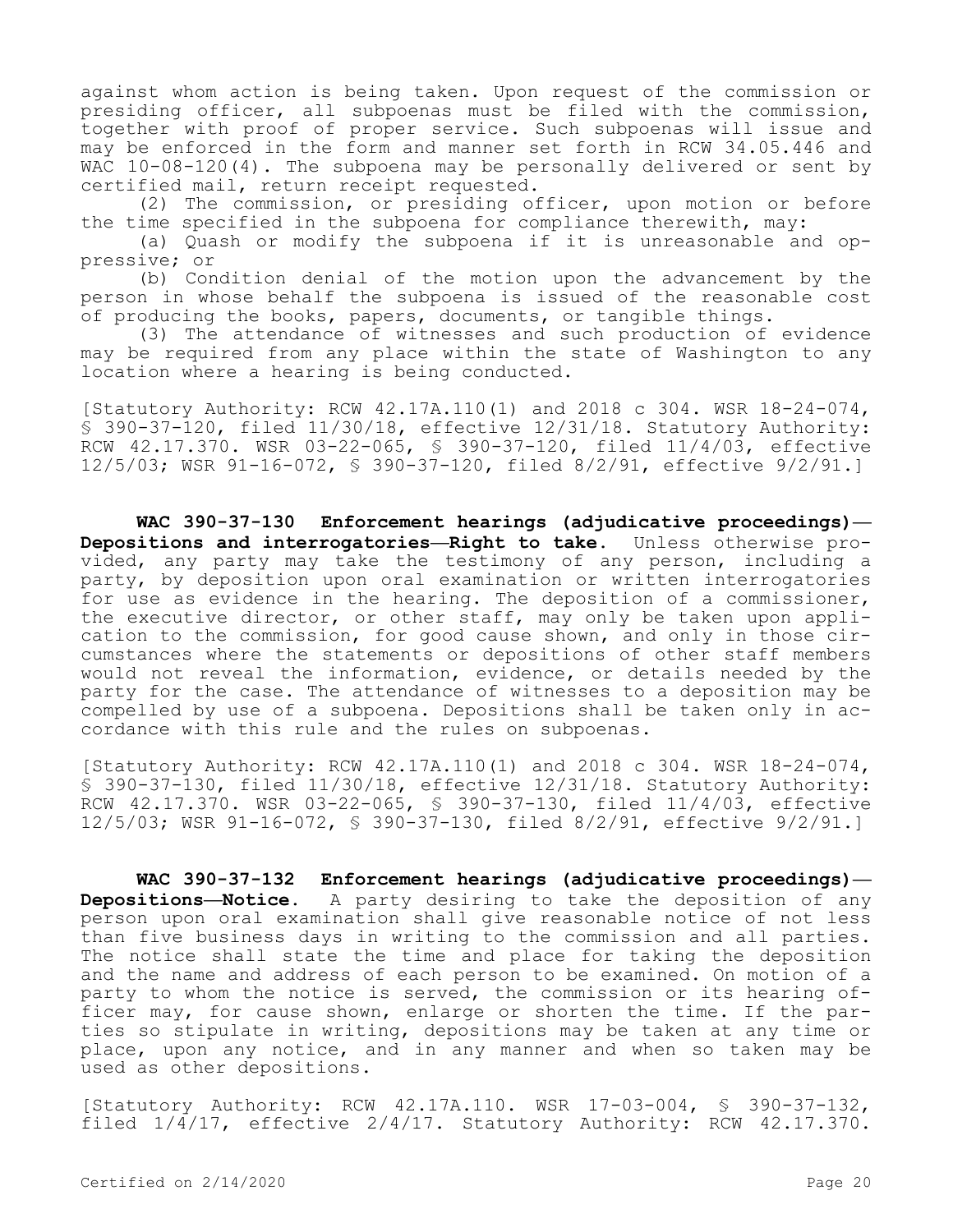WSR 03-22-065, § 390-37-132, filed 11/4/03, effective 12/5/03; WSR 91-16-072, § 390-37-132, filed 8/2/91, effective 9/2/91.]

**WAC 390-37-134 Enforcement hearings (adjudicative proceedings)— Depositions and interrogatories—Protection of parties and deponents.**  After notice is served for taking a deposition, upon its own motion or upon motion reasonably made by any party or by the person to be examined and upon notice and for good cause shown, the commission or the presiding officer in a prehearing conference may make an order that the deposition shall not be taken, or that it may be taken only at some designated place other than that stated in the notice, or that it may be taken only on written interrogatories, or that certain matters shall not be inquired into, or that the scope of the examination shall be limited to certain matters, or that the examination shall be held with no one present except the parties to the action and their officers or counsel, or the commission may make any other order which justice requires to protect the party or witness from annoyance, embarrassment, or oppression. At any time during the taking of the deposition, on motion of any party or the deponent, and upon a showing that the examination is being conducted in bad faith or in such manner as unreasonably to annoy, embarrass, or oppress the deponent or party, the commission or the presiding officer in a prehearing conference may order the officer conducting the examination to cease forthwith from taking the deposition or may limit the scope and manner of the taking of the deposition as above provided. If the order made terminates the examination, it shall be resumed only upon the order of the agency. Upon demand of the objecting party or deponent, the taking of the deposition shall be suspended for the time necessary to make a motion for an order.

[Statutory Authority: RCW 42.17A.110(1) and 2018 c 304. WSR 18-24-074, § 390-37-134, filed 11/30/18, effective 12/31/18. Statutory Authority: RCW 42.17.370. WSR 03-18-003, § 390-37-134, filed 8/20/03, effective 9/20/03; WSR 91-16-072, § 390-37-134, filed 8/2/91, effective 9/2/91.]

**WAC 390-37-136 Enforcement hearings (adjudicative proceedings)— Production of documents and use at hearing and other hearing procedures.** (1) Unless a prehearing order states otherwise, the provisions of this rule apply to evidence and written argument (legal briefs) filed and served in hearings (adjudicative proceedings). Parties or the executive director may request a prehearing conference if provisions of this rule need to be adjusted or if the provisions are not adhered to by the parties.

(2) The parties are encouraged to exchange copies of proposed exhibits, exhibit lists and witness lists prior to the deadline specified in subsection (3)(a) of this section. The parties are encouraged to exchange documents by email whenever possible. The parties are encouraged to confer and determine whether there are any objections to the evidence and whether any agreements or stipulations can be reached regarding proposed exhibits, witnesses, and legal and factual issues.

(3)(a) Unless the commission determines otherwise, when evidence is to be offered at the adjudicative proceeding or when briefs are to be submitted at the adjudicative proceeding, the party offering the evidence or brief shall file with the commission and serve on all par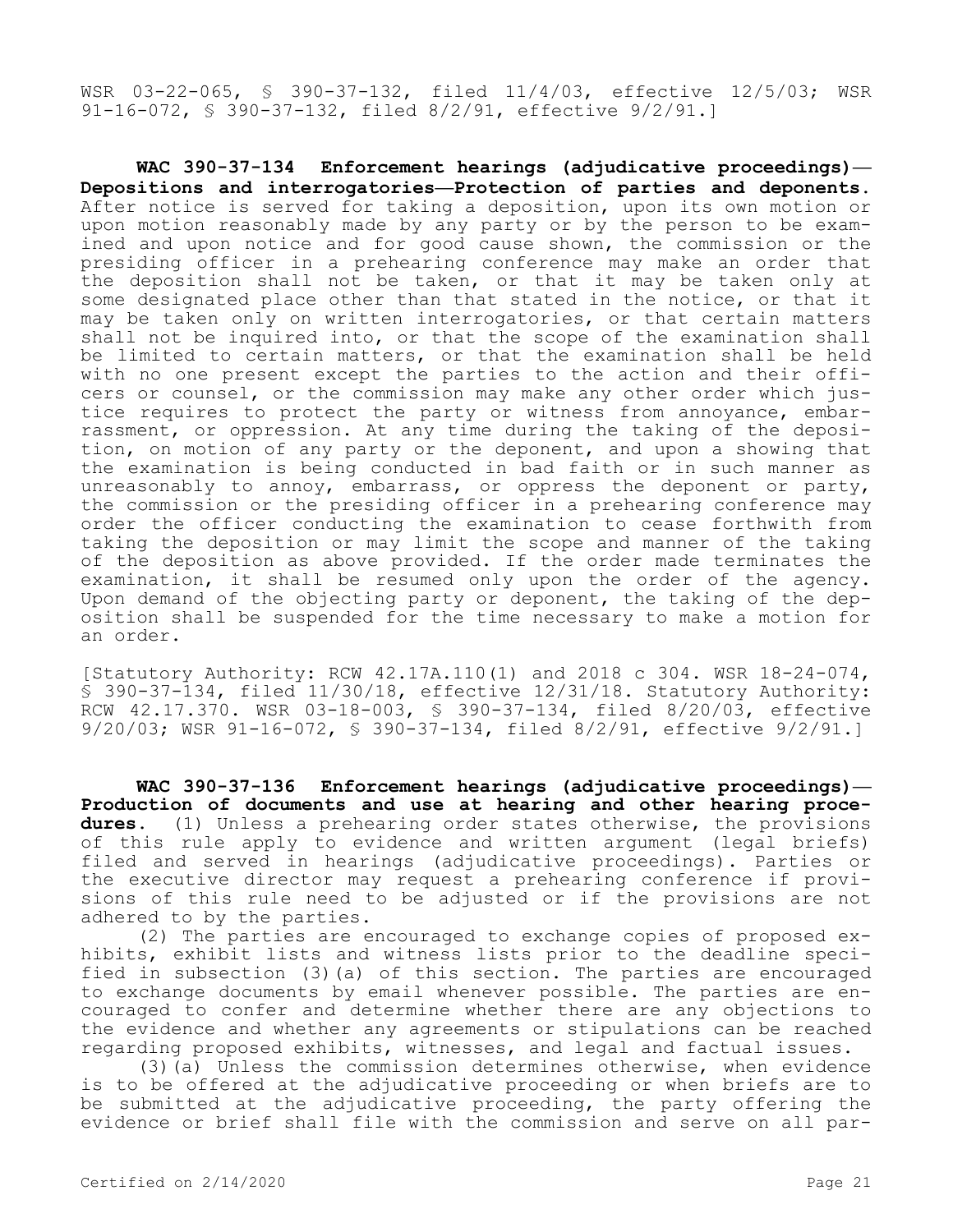ties a copy of proposed exhibits, exhibit lists, witness lists, and briefs with the commission via an email to the executive director or his or her designee by the date and time designated by the executive director or designee, which is typically by 1:00 p.m. Pacific Time at least eight days prior to the hearing. The email shall provide the name of the party submitting the documents, the total number of pages, the software used to prepare the document, and the name, address, telephone number and email address of the person sending the email message.

(b) In the event electronic submission is not readily available to a *pro se* respondent or the evidence is not suited to email transmission, other means of providing these materials to the commission may be approved by the chair or the executive director, or their designees if requested in advance of the date and time in (a) of this subsection.

(c) The parties shall confirm in advance with the executive director that any documents provided electronically are able to be accessed by software available at the agency. If they are not accessible, the executive director shall direct how the documents are to be submitted.

(d) The documents are considered filed when received during actual business hours at the commission office. If received after actual business hours, they will be deemed filed the next business day.

(4) Respondent's exhibits shall be numbered R-1, R-2, etc. PDC staff exhibits shall be numbered S-1, S-2, etc. Jointly submitted exhibits shall be numbered J-1, J-2, etc. If an exhibit is not jointly submitted but there is no objection to it by the responding party, the party offering the exhibit shall designate agreed-to exhibits on the party's exhibit list.

(5) Briefs shall contain the name of the respondent in the caption and the cause number. Briefs shall be no more than twenty-five pages, double-spaced, excluding attachments or exhibits.

(6) The parties shall inform the executive director of any special equipment necessary for the adjudicative proceeding at the time documents are filed with the commission.

[Statutory Authority: RCW 42.17A.110(1) and 2018 c 304. WSR 18-24-074, § 390-37-136, filed 11/30/18, effective 12/31/18. Statutory Authority: RCW 42.17A.110. WSR 17-03-004, § 390-37-136, filed 1/4/17, effective 2/4/17. Statutory Authority: RCW 42.17.370 and 42.17.690. WSR 06-07-001, § 390-37-136, filed 3/1/06, effective 4/1/06. Statutory Authority: RCW 42.17.370. WSR 03-22-065, § 390-37-136, filed 11/4/03, effective 12/5/03; WSR 91-16-072, § 390-37-136, filed 8/2/91, effective 9/2/91.]

**WAC 390-37-140 Brief enforcement hearings (brief adjudicative proceedings)—Authority.** (1) The commission may provide a brief adjudicative proceeding for violations in which the facts are undisputed, the violations appear to be relatively minor in nature, and a penalty no greater than \$1,000 will be assessed for the violations. Typical matters to be heard in a brief adjudicative proceeding include, but are not limited to, the following:

(a) Failure to file or late filing of required reports;

(b) Failure to report or accurately report campaign contributions or expenditures or funds spent in lobbying;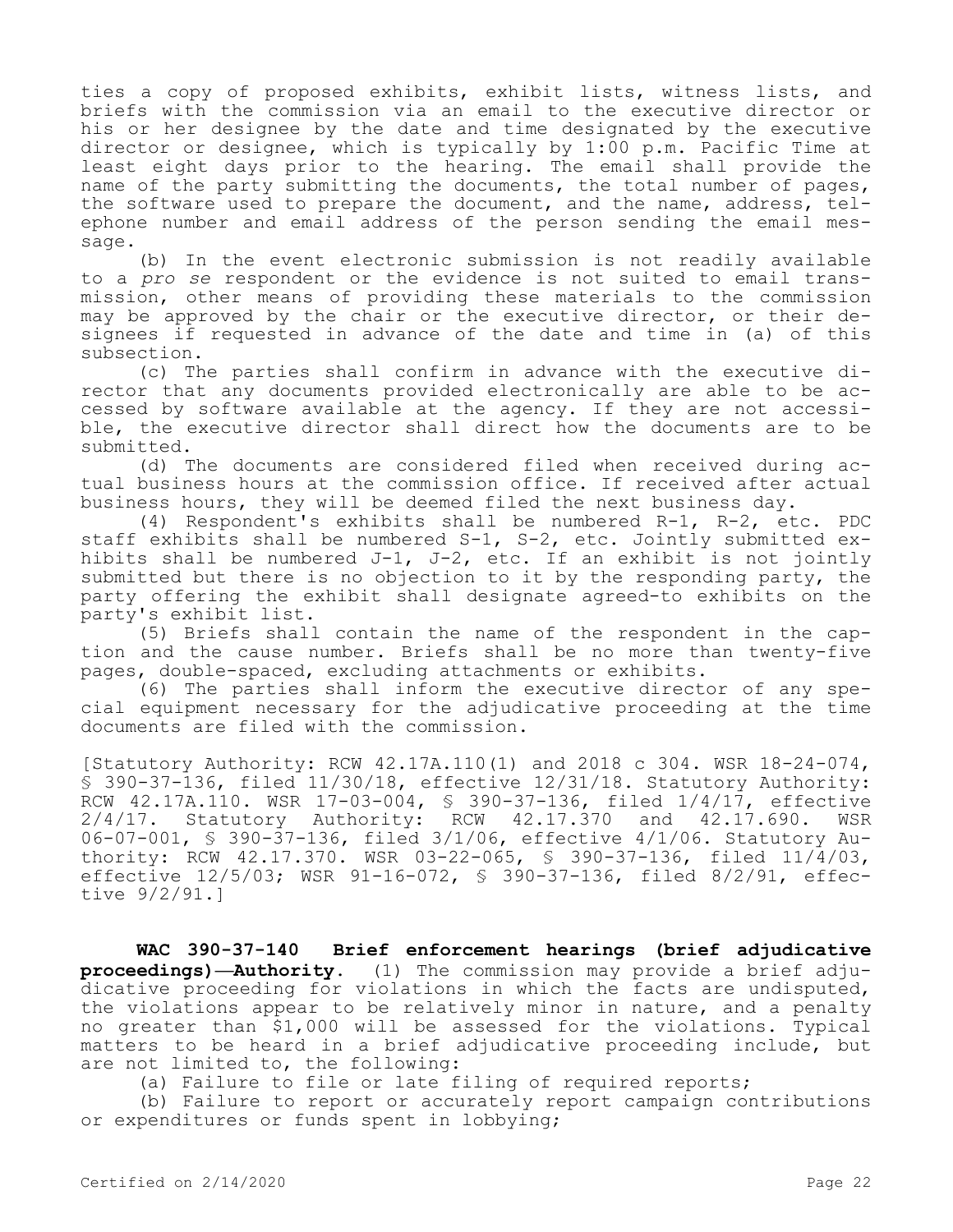(c) Use of public office facilities in election campaigns when the value of public funds expended was minimal; and

(d) Infractions of political advertising law regarding sponsor identification or political party identification.

(2) The commission may utilize a penalty schedule for brief adjudicative proceedings.

(3) Brief adjudicative proceedings are set forth in RCW 34.05.482 through 34.05.494.

[Statutory Authority: RCW 42.17A.110(1) and 2018 c 304. WSR 18-24-074, § 390-37-140, filed 11/30/18, effective 12/31/18. Statutory Authority: RCW 42.17A.110(1). WSR 16-01-015, § 390-37-140, filed 12/4/15, effective 1/4/16. Statutory Authority: RCW 42.17A.110. WSR 12-03-002, § 390-37-140, filed 1/4/12, effective 2/4/12. Statutory Authority: RCW 42.17.370. WSR 03-22-065, § 390-37-140, filed 11/4/03, effective 12/5/03; WSR 93-15-004, § 390-37-140, filed 7/7/93, effective 8/7/93; WSR 91-16-072, § 390-37-140, filed 8/2/91, effective 9/2/91.]

**WAC 390-37-142 Brief enforcement hearing (brief adjudicative proceeding)—Procedure.** (1) A brief adjudicative proceeding may be presided over by the chair, or a member of the commission designated by the chair.

(2) When a violation, as described in WAC 390-37-140, is alleged, before taking action, the executive director shall send the respondent notice, which shall include:

(a) Alleged violation;

(b) The maximum amount of the penalty that can be imposed at the hearing, relevant penalty schedules, and the amount of any proposed fine; and

(c) Person's right to respond either by electronic writing or in person.

(3) As provided in RCW 34.05.050, a respondent may waive the opportunity for a hearing by providing the following:

(a) A signed statement of understanding;

(b) Any missing required reports; and

(c) A penalty payment specified by the executive director in accordance with the penalty authority of WAC 390-37-140 and the brief enforcement hearing penalty schedules of this chapter.

(4) As used in this section, the term "statement of understanding" means a written statement signed by the respondent that:

(a) Acknowledges a violation of chapter 42.17A RCW and any relevant rules; and

(b) Expresses the respondent's understanding that the commission will not hold any adjudicative proceeding concerning the violation.

(5) At the time of the hearing if the presiding officer believes alleged violations are of such magnitude as to merit penalties greater than one thousand dollars, the presiding officer shall immediately adjourn the hearing and direct the matter be scheduled for an adjudicative proceeding by the full commission.

(6) Within thirty days after the hearing, the commission shall serve upon each party a written statement describing the violation, the reasons for the decision, the penalty imposed, and information about any internal administrative review or reconsideration available. The executive director is authorized to sign the decision on behalf of the presiding officer.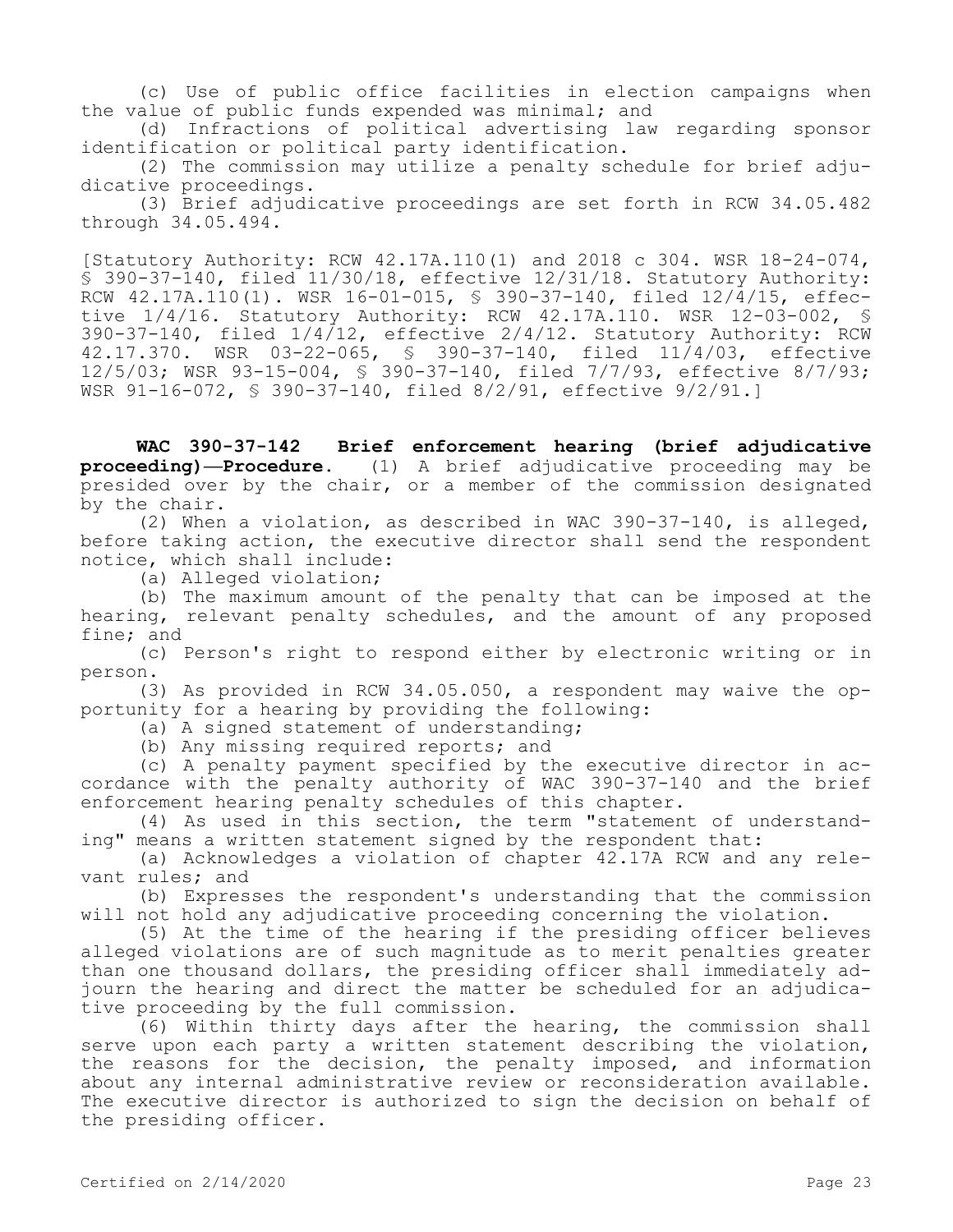(7) The written decision of the presiding officer is an initial order. If no review is taken of the initial order, the initial order shall be the final order.

[Statutory Authority: RCW 42.17A.110(1) and 2018 c 304. WSR 18-24-074, § 390-37-142, filed 11/30/18, effective 12/31/18. Statutory Authority: RCW 42.17A.110. WSR 17-03-004, § 390-37-142, filed 1/4/17, effective 2/4/17. Statutory Authority: RCW 42.17A.110(1). WSR 16-01-015, § 390-37-142, filed 12/4/15, effective 1/4/16. Statutory Authority: RCW 42.17.370. WSR 03-22-065, § 390-37-142, filed 11/4/03, effective<br>12/5/03. Statutory Authority: RCW 42.17.390. WSR 94-05-010, § 12/5/03. Statutory Authority: RCW 42.17.390. 390-37-142, filed 2/3/94, effective 3/6/94. Statutory Authority: RCW 42.17.370. WSR 93-15-004, § 390-37-142, filed 7/7/93, effective 8/7/93; WSR 91-16-072, § 390-37-142, filed 8/2/91, effective 9/2/91.]

**WAC 390-37-143 Brief enforcement hearings (brief adjudicative proceeding)—Penalty schedule.** The presiding officer may assess a penalty up to one thousand dollars upon finding a violation of chapter 42.17A RCW or Title 390 WAC.

<sup>(1)</sup> Base penalty amounts:

| <b>Violation</b>                                                                                                                                                                                                    | <b>1st Occasion</b>       | 2nd Occasion                | 3rd Occasion                                  |  |
|---------------------------------------------------------------------------------------------------------------------------------------------------------------------------------------------------------------------|---------------------------|-----------------------------|-----------------------------------------------|--|
| Failure to timely file an accurate and complete statement of financial affairs (F-1):                                                                                                                               |                           |                             |                                               |  |
| Filed report after hearing notice, but before enforcement hearing.<br>Provided written explanation or appeared at hearing to explain<br>mitigating circumstances. Did not enter into statement of<br>understanding. | $$0 - $150$               | $$150 - $300$               | $$300 - $600$                                 |  |
| Filed report after hearing notice, but before enforcement hearing. Did<br>not enter into statement of understanding.                                                                                                | \$150                     | \$300                       | \$600                                         |  |
| Failed to file report by date of enforcement hearing.                                                                                                                                                               | \$250                     | \$500                       | \$1,000                                       |  |
| Candidate's failure to timely file an accurate and complete registration statement (C-1)/statement of financial affairs (F-1):                                                                                      |                           |                             |                                               |  |
| Filed report after hearing notice, but before enforcement hearing.<br>Provided written explanation or appeared at hearing to explain<br>mitigating circumstances. Did not enter into statement of<br>understanding. | $$0 - $150$<br>per report | $$150 - $300$<br>per report | $$300 - $600$<br>per report up<br>to $$1,000$ |  |
| Filed report after hearing notice, but before enforcement hearing. Did<br>not enter into statement of understanding.                                                                                                | \$150<br>per report       | \$300<br>per report         | \$600 per<br>report up to<br>\$1,000          |  |
| Failed to file report by date of enforcement hearing.                                                                                                                                                               | \$250<br>per report       | \$500<br>per report         | consideration<br>by full<br>commission        |  |
| Failure to timely file an accurate and complete lobbyist monthly expense report (L-2):                                                                                                                              |                           |                             |                                               |  |
| Filed report after hearing notice, but before enforcement hearing.<br>Provided written explanation or appeared at hearing to explain<br>mitigating circumstances. Did not enter into statement of<br>understanding. | $$0 - $150$               | $$150 - $300$               | $$300 - $600$                                 |  |
| Filed report after hearing notice, but before enforcement hearing. Did<br>not enter into statement of understanding.                                                                                                | \$150                     | \$300                       | \$600                                         |  |
| Failed to file report by date of enforcement hearing.                                                                                                                                                               | \$250                     | \$500                       | \$1,000                                       |  |
| Failure to timely file an accurate and complete lobbyist employer report (L-3):                                                                                                                                     |                           |                             |                                               |  |
| Filed report after hearing notice, but before enforcement hearing.<br>Provided written explanation or appeared at hearing to explain<br>mitigating circumstances. Did not enter into statement of<br>understanding. | $$0 - $150$               | $$150 - $300$               | $$300 - $600$                                 |  |
| Filed report after hearing notice, but before enforcement hearing. Did<br>not enter into statement of understanding.                                                                                                | \$150                     | \$300                       | \$600                                         |  |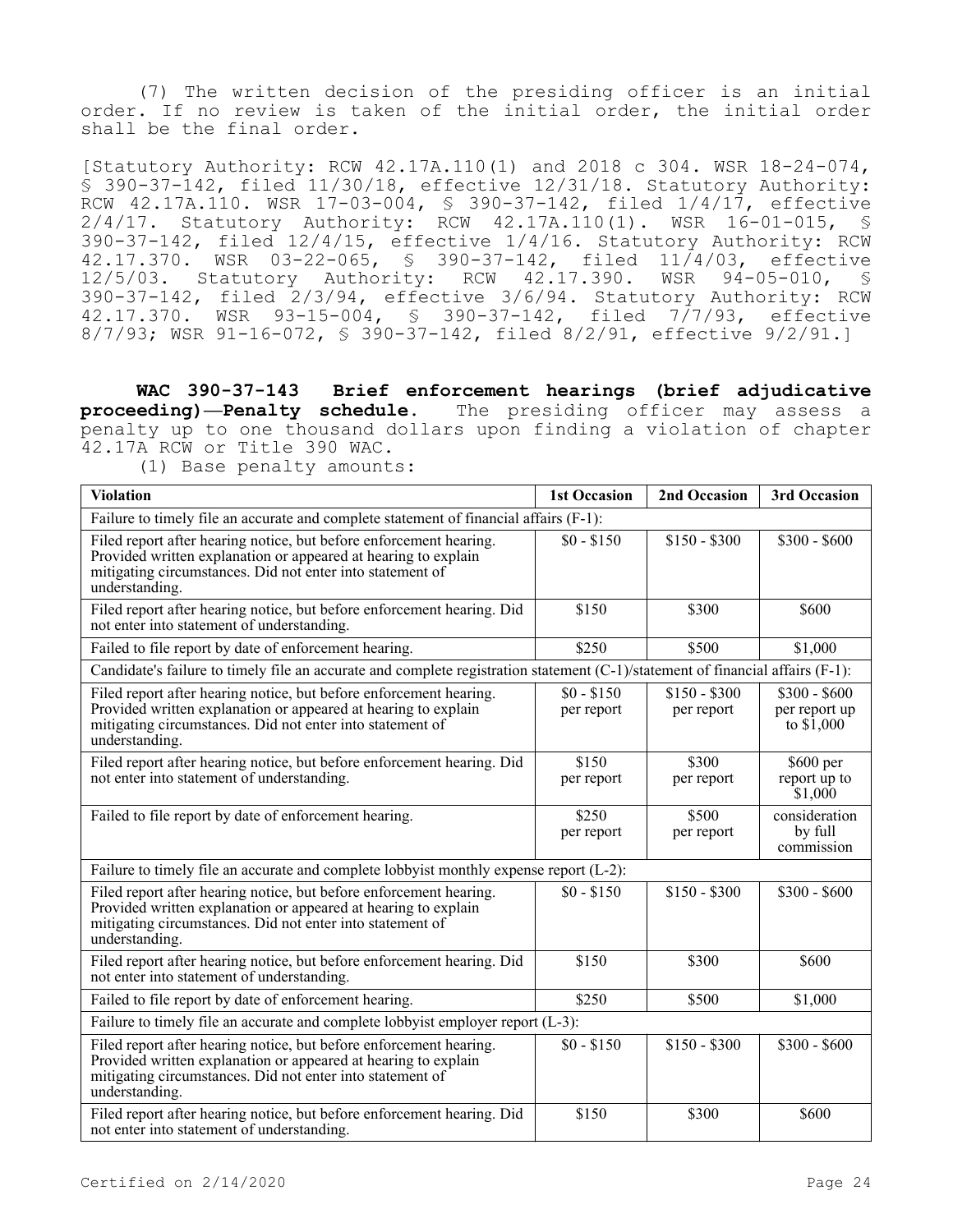| <b>Violation</b>                                                                                                                                                                                                    | <b>1st Occasion</b> | 2nd Occasion  | 3rd Occasion  |  |  |
|---------------------------------------------------------------------------------------------------------------------------------------------------------------------------------------------------------------------|---------------------|---------------|---------------|--|--|
| Failed to file report by date of enforcement hearing.                                                                                                                                                               | \$250               | \$500         | \$1,000       |  |  |
| Failure to timely file accurate and complete disclosure reports:                                                                                                                                                    |                     |               |               |  |  |
| Political committee registration (C-1pc).                                                                                                                                                                           | \$150               | \$300         | \$600         |  |  |
| Statement of contributions deposit (C-3).                                                                                                                                                                           | \$150               | \$300         | \$600         |  |  |
| Summary of total contributions and expenditures (C-4).                                                                                                                                                              | \$150               | \$300         | \$600         |  |  |
| Independent expenditures and electioneering communications (C-6).                                                                                                                                                   | \$150               | \$300         | \$600         |  |  |
| Last minute contribution report (LMC).                                                                                                                                                                              | \$150               | \$300         | \$600         |  |  |
| Out-of-state committee report (C-5).                                                                                                                                                                                | \$150               | \$300         | \$600         |  |  |
| Annual report of major contributors (C-7).                                                                                                                                                                          | \$150               | \$300         | \$600         |  |  |
| Failure to timely file accurate and complete reports disclosing lobbying activities:                                                                                                                                |                     |               |               |  |  |
| Lobbyist registration (L-1).                                                                                                                                                                                        | \$150               | \$300         | \$600         |  |  |
| Public agency lobbying report (L-5).                                                                                                                                                                                | \$150               | \$300         | \$600         |  |  |
| Grass roots lobbying report (L-6).                                                                                                                                                                                  | \$150               | \$300         | \$600         |  |  |
| Failure to file electronically.                                                                                                                                                                                     | \$350               | \$650         | \$1,000       |  |  |
| Exceeding contribution limits.                                                                                                                                                                                      | \$150               | \$300         | \$600         |  |  |
| Exceeding mini reporting threshold.                                                                                                                                                                                 | \$150               | \$300         | \$600         |  |  |
| Failure to comply with political advertising sponsor identification<br>requirements.                                                                                                                                | \$150               | \$300         | \$600         |  |  |
| Failure to include required candidate's party preference in political<br>advertising.                                                                                                                               | \$150               | \$300         | \$600         |  |  |
| Failure to comply with other political advertising requirements, RCW<br>42.17A.330 through 42.17A.345.                                                                                                              | \$150               | \$300         | \$600         |  |  |
| Use of public facilities to assist a campaign for election or promote a<br>ballot measure.                                                                                                                          | \$150               | \$300         | \$600         |  |  |
| Treasurer's failure to timely file an accurate and complete annual treasurer's report (T-1):                                                                                                                        |                     |               |               |  |  |
| Filed report after hearing notice, but before enforcement hearing.<br>Provided written explanation or appeared at hearing to explain<br>mitigating circumstances. Did not enter into statement of<br>understanding. | $$0 - $150$         | $$150 - $300$ | $$300 - $600$ |  |  |
| Filed report after hearing notice, but before enforcement hearing. Did<br>not enter into statement of understanding.                                                                                                | \$150               | \$300         | \$600         |  |  |
| Failed to file report by date of enforcement hearing.                                                                                                                                                               | \$250               | \$500         | \$1,000       |  |  |

"Occasion" means established violation. Only violations in the last five years will be considered for the purpose of determining second and third occasions.

(2) In determining the appropriate penalty, the presiding officer may consider the nature of the violation and aggravating and mitigating factors, including:

(a) Whether the respondent is a first-time filer;

(b) The respondent's compliance history for the last five years, including whether the noncompliance was isolated or limited in nature, indicative of systematic or ongoing problems, or part of a pattern of violations by the respondent, or in the case of a political committee or other entity, part of a pattern of violations by the respondent's officers, staff, principal decision makers, consultants, or sponsoring organization;

(c) The respondent's unpaid penalties from a previous enforcement action;

(d) The impact on the public, including whether the noncompliance deprived the public of timely or accurate information during a time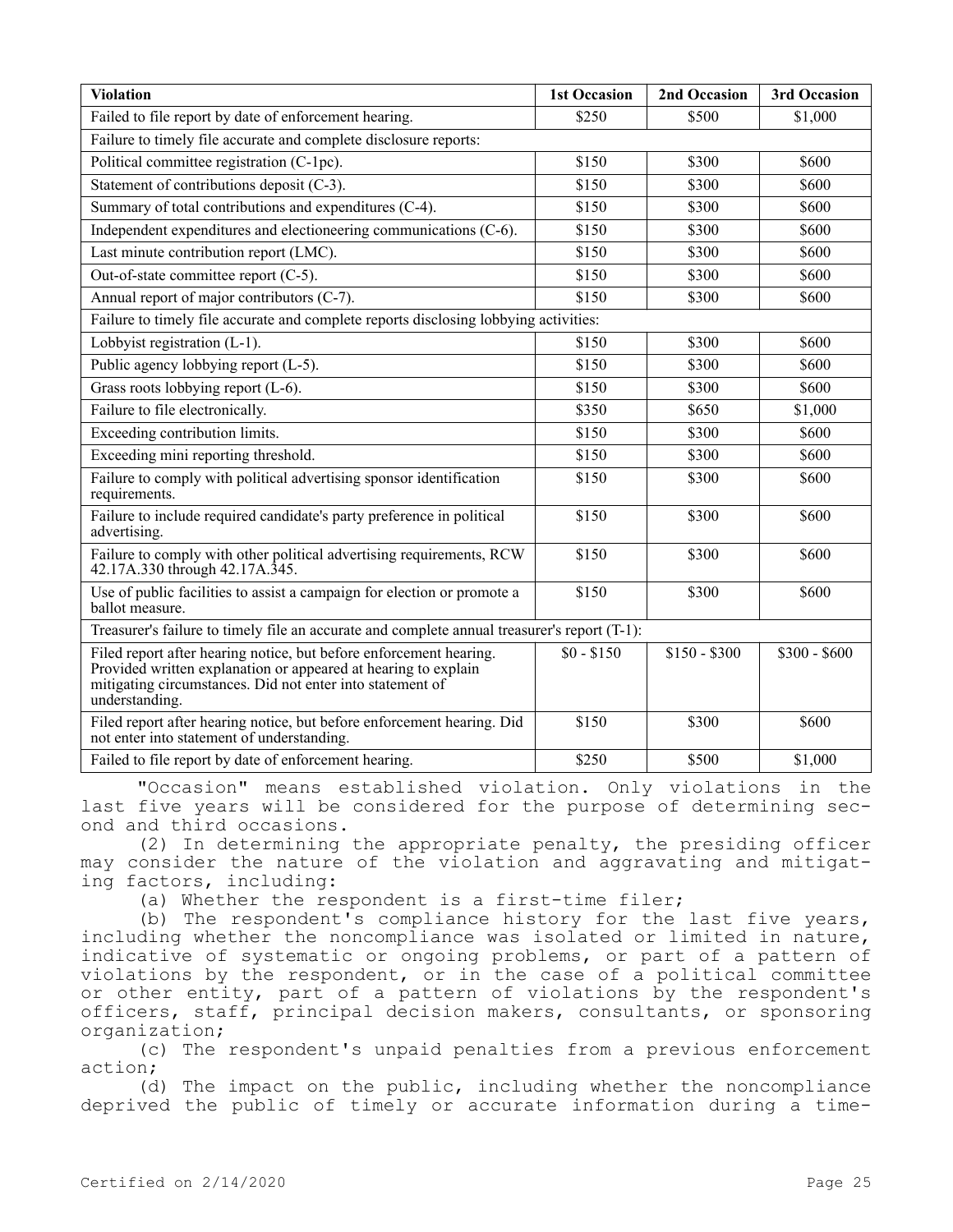sensitive period, or otherwise had a significant or material impact on the public;

(e) The amount of financial activity by the respondent during the statement period or election cycle;

(f) Whether the late or unreported activity was significant in amount or duration under the circumstances, including in proportion to the total amount of expenditures by the respondent in the campaign or statement period;

(g) Corrective action or other remedial measures initiated by respondent prior to enforcement action, or promptly taken when noncompliance brought to respondent's attention;

(h) Good faith efforts to comply, including consultation with PDC staff prior to initiation of enforcement action and cooperation with PDC staff during enforcement action, and a demonstrated wish to acknowledge and take responsibility for the violation;

(i) Personal emergency or illness of the respondent or member of his or her immediate family;

(j) Other emergencies such as fire, flood, or utility failure preventing filing;

(k) Sophistication of respondent or the financing, staffing, or size of the respondent's campaign or organization; and

(l) PDC staff, third-party vendor, or equipment error, including technical problems at the agency preventing or delaying electronic filing.

(3) The presiding officer has authority to suspend all or a portion of an assessed penalty under the conditions to be determined by that officer including, but not limited to, payment of the nonsuspended portion of the penalty within five business days of the date of the entry of the order in that case.

(4) If, on the third occasion, a respondent has outstanding penalties or judgments, the matter will be directed to the full commission for consideration.

(5) The presiding officer may direct a matter to the full commission if the officer believes one thousand dollars would be an insufficient penalty or the matter warrants consideration by the full commission. Cases will automatically be scheduled before the full commission for an enforcement action when the respondent:

(a) Was found in violation during a previous reporting period;

(b) The violation remains in effect following any appeals; and

(c) The person has not filed the disclosure forms that were the subject of the prior violation at the time the current hearing notice is being sent.

[Statutory Authority: RCW 42.17A.110(1) and 2018 c 304. WSR 18-24-074, § 390-37-143, filed 11/30/18, effective 12/31/18. Statutory Authority: RCW 42.17A.110(1) and 42.17A.570. WSR 18-10-088, § 390-37-143, filed 5/1/18, effective 6/1/18. Statutory Authority: RCW 42.17A.110. WSR 17-03-004, § 390-37-143, filed 1/4/17, effective 2/4/17.]

**WAC 390-37-144 Brief enforcement hearing (brief adjudicative proceedings)—Process for full commission review.** (1) The commission shall conduct a review of the initial order upon the electronic written request of a party if the commission receives the request within twenty-one days after the service of the initial order. "Service" is defined as the date the order was deposited in the U.S. mail per RCW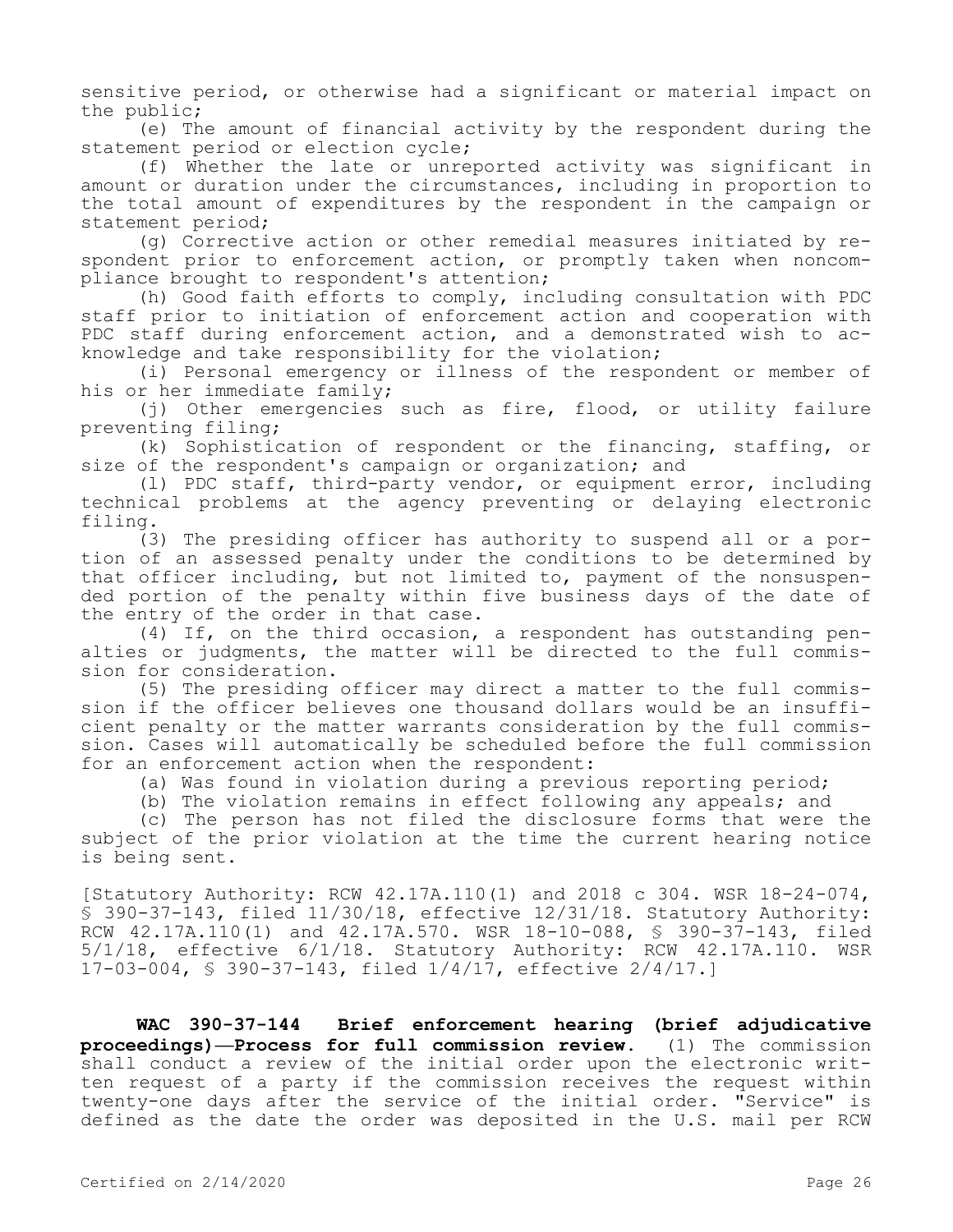34.05.010(19), electronically distributed or personally served. The party seeking review shall state the reason for the review, and identify what alleged errors are contained in the initial order.

(2) If a party has not requested review, the commission may conduct a review of the initial order upon its own motion and without notice to the parties, but it may not take any action on review less favorable to any party than the original order without giving that party notice and an opportunity to explain that party's view of the matter.

(3) The order on review shall be by electronic writing stating the findings made, and the reasons for the decision, and notice that reconsideration and judicial review are available. The order on review shall be entered within twenty days after the date of the initial order or of the request for review, whichever is later.

(4) If the commission is not scheduled to meet within twenty days after the date of the initial order or request for review and therefore cannot dispose of the request within that time period, the request is:

(a) Deemed denied under RCW 34.05.491(5) and the initial order becomes final;

(b) Considered a request for reconsideration under WAC 390-37-150; and

(c) Scheduled for consideration and disposition at the next commission meeting at which it is practicable to do so.

[Statutory Authority: RCW 42.17A.110(1) and 2018 c 304. WSR 18-24-074, § 390-37-144, filed 11/30/18, effective 12/31/18. Statutory Authority: RCW 42.17A.110. WSR 17-03-004, \$ 390-37-144, filed 1/4/17, effective<br>2/4/17. Statutory Authority: RCW 42.17.370. WSR 03-22-065, \$ 2/4/17. Statutory Authority: RCW 42.17.370. WSR 03-22-065, § 390-37-144, filed 11/4/03, effective 12/5/03; WSR 91-16-072, § 390-37-144, filed 8/2/91, effective 9/2/91.]

**WAC 390-37-150 Commission reconsideration and judicial review of decisions.** (1) For purposes of this rule, "decision" means any findings, conclusions, order, or other action by the commission which is reviewable by a court.

(2) A decision may be reconsidered only upon (a) the request of a party by electronic writing or (b) the motion or written request, by electronic writing, of a commissioner who voted on the prevailing side when that decision was made.

(3) Such a request or motion for reconsideration shall be filed electronically at the office of the public disclosure commission (PDC), or motion made, within ten days of service of the decision of which reconsideration is sought. Copies of the request or motion shall be served electronically on all parties of record at the time the request for reconsideration or motion is filed.

(4) A request or motion for reconsideration shall specify the grounds therefor. Grounds for reconsideration shall be limited to:

(a) A request for review was deemed denied in accordance with WAC  $390 - 37 - 144(4)$ ;

(b) New facts or legal authorities that could not have been brought to the commission's attention with reasonable diligence in time for the review process in WAC 390-37-144. If errors of fact are alleged, the requester must identify the specific evidence in the prior proceeding on which the requester is relying. If errors of law are alleged, the requester must identify the specific citation; or

(c) Significant typographical or ministerial errors in the order.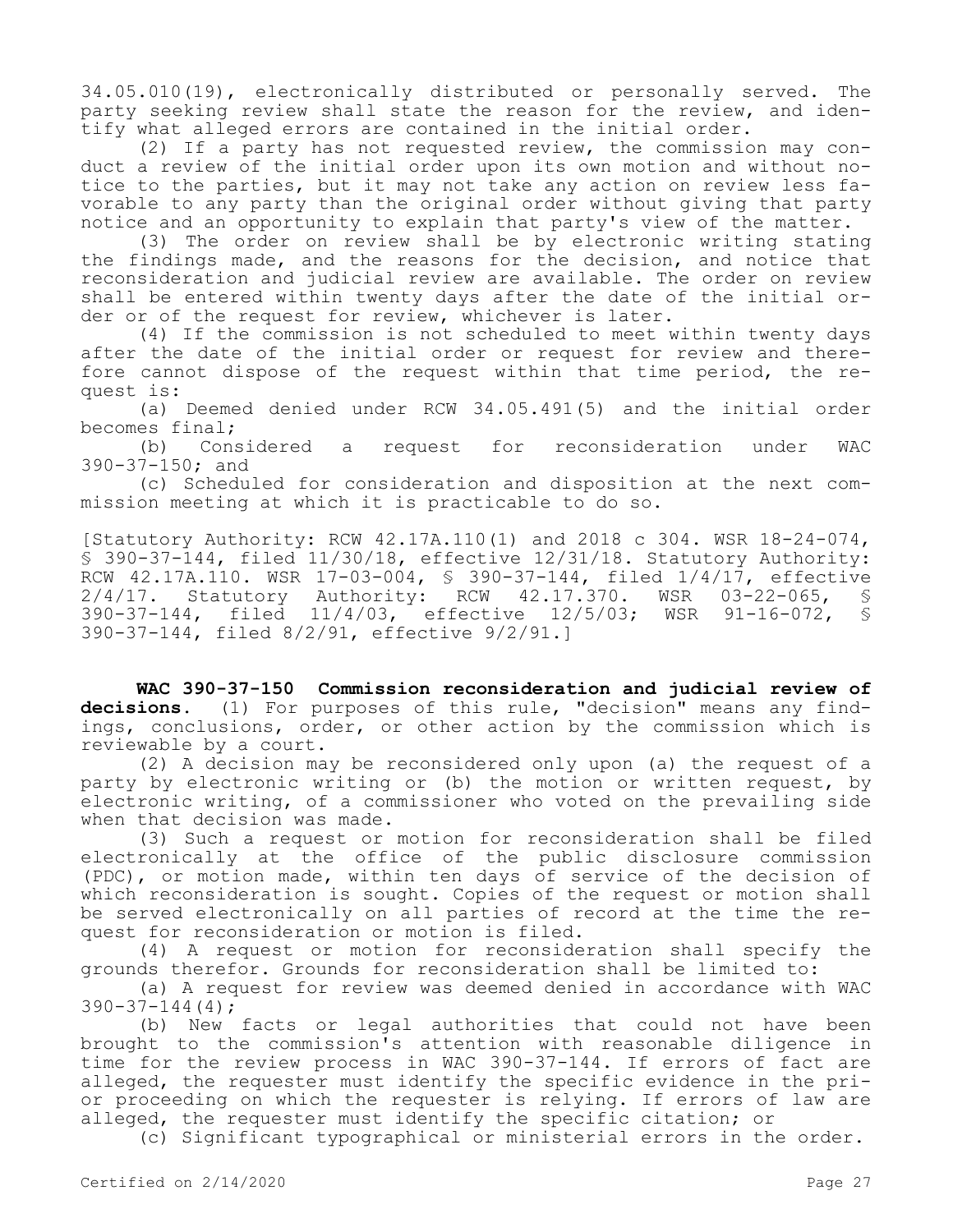(5) Upon being served with a decision, the respondent may treat that decision as final for the purpose of petitioning for judicial review. The commission may not reconsider any decision after being served with a petition for judicial review.

(6) When a request for reconsideration is served, or motion made, enforcement of the decision of which reconsideration is sought shall be stayed and the decision shall not be final until the commission has acted on the request or motion for reconsideration.

(7) The commission is deemed to have denied the request or motion for reconsideration if, within twenty days from the date the request or motion is filed, the commission does not either (a) dispose of the request or motion, or (b) serve the parties with written notice specifying the date if will act upon the request or motion.

(8) The commission shall act on the reconsideration request or motion, at the next meeting at which it practicably may do so, by:

(a) Deciding whether to reconsider its decision; and

- (b) If it decides to do so, either:
- (i) Affirming its decision; or

(ii) Withdrawing or modifying the final order; or

(iii) Setting the matter for further hearing.

Provided, that before a decision may be amended other than by lowering a penalty, the respondent shall be given notice and an opportunity to be heard if, and in the same manner as, required for the original decision.

[Statutory Authority: RCW 42.17A.110(1) and 2018 c 304. WSR 18-24-074, § 390-37-150, filed 11/30/18, effective 12/31/18. Statutory Authority: RCW 42.17A.110. WSR 17-03-004, \$ 390-37-150, filed 1/4/17, effective<br>2/4/17. Statutory Authority: RCW 42.17.370. WSR 03-22-065, \$ 2/4/17. Statutory Authority: RCW 42.17.370. WSR 03-22-065, § 390-37-150, filed 11/4/03, effective 12/5/03; WSR 91-16-072, § 390-37-150, filed 8/2/91, effective 9/2/91. Statutory Authority: RCW 42.17.370(1). WSR 79-08-046 (Order 79-03), § 390-37-150, filed 7/19/79.]

**WAC 390-37-182 Penalty factors (full adjudicatory proceedings).**  (1) In assessing a penalty after a full adjudicatory proceeding, the commission considers the purposes of chapter 42.17A RCW, including the public's right to know of the financing of political campaigns, lobbying and the financial affairs of elected officials and candidates as declared in the policy of RCW 42.17A.001; and, promoting compliance with the law. The commission also considers and applies RCW 42.17A.755 and may consider any of the additional factors described in subsection (3) of this section.

(2) Under RCW 42.17A.755, the commission:

(a) May waive a penalty for a first-time violation;

(b) Must assess a penalty for a second violation by the same person or individual, regardless if the person or individual committed the violation for a different political committee;

(c) Must assess successively increased penalties for succeeding violations pursuant to the following schedule: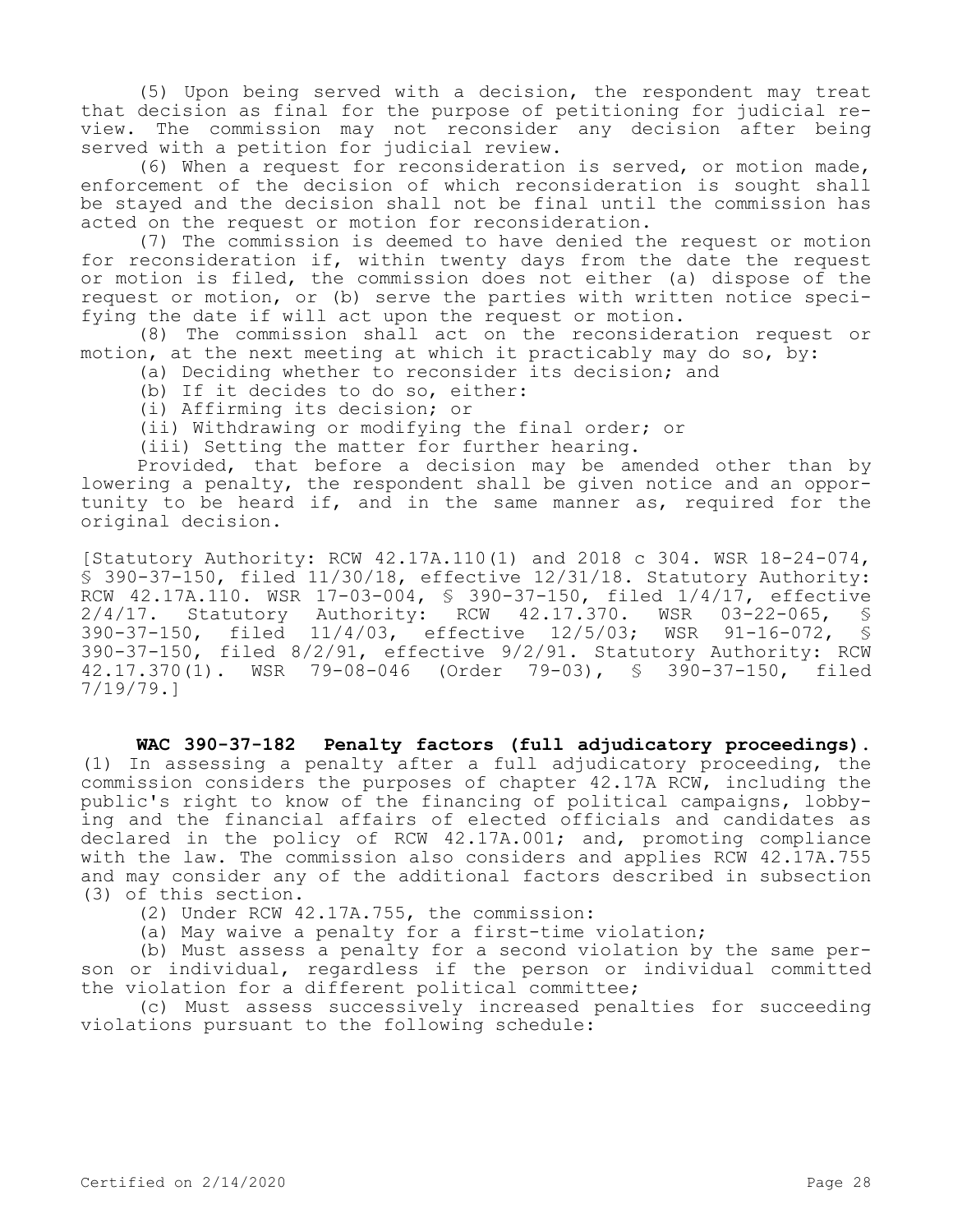**Respondent failed to file or timely file an accurate or complete: (1) Statement of Financial Affairs (F-1 Report) / (2) Candidate Registration / (C-1 Report) / (3) Lobbyist Monthly Expense Report (L-2 Report) / (4) Lobbyist Employer Annual Report (L-3 Report) and (5) Local Treasurer's Annual Report (T-1 Report).**

|                                                                                                                                                                                                  | <b>1st Occasion</b> | 2nd Occasion      | 3rd Occasion       |
|--------------------------------------------------------------------------------------------------------------------------------------------------------------------------------------------------|---------------------|-------------------|--------------------|
| Filed missing report after being notified about the<br>complaint and provided written explanation with                                                                                           |                     |                   |                    |
| mitigating circumstances.                                                                                                                                                                        | $$0 - $500$         | $$500 - $1,500$   | $$1,500 - $2,500$  |
| Report is filed late and is incomplete or inaccurate.                                                                                                                                            | $$0 - $1,000$       | $$1,000 - $2,000$ | $$2,000 - $3,000$  |
| Respondent failed to file or timely file accurate and complete campaign disclosure reports:                                                                                                      |                     |                   |                    |
| Cash Receipts Monetary Contributions Report (C-3 Report)                                                                                                                                         |                     |                   |                    |
| Filed missing C-3 Report or amended C-3 Report after<br>being notified about the complaint and provided written<br>explanation with mitigating circumstances.                                    | $$0 - $1,500$       | \$1,500-\$2,500   | $$2,500 - $10,000$ |
| Failed to timely deposit monetary contributions within<br>five business days of receipt.                                                                                                         | $$0 - $1,500$       | \$1,500-\$2,500   | $$2,500 - $10,000$ |
| Failed to include employer and occupation information<br>for contributors of more than \$100.                                                                                                    | $$0 - $1,500$       | \$1,500-\$2,500   | $$2,500 - $10,000$ |
| Campaign Summary Receipts and Expenditures Report (C-4 Report)                                                                                                                                   |                     |                   |                    |
| Filed missing C-4 Report or amended C-4 Report after<br>being notified about the complaint and provided written<br>explanation with mitigating circumstances.                                    | $$0 - $1,500$       | $$1,500 - $2,500$ | $$2,500 - $10,000$ |
| Failed to properly report the "purpose" of an expenditure<br>under RCW 42.17A.240(6) or $42.17A.255$ (5)(b).                                                                                     | $$0 - $1,500$       | \$1,500-\$2,500   | $$2,500 - $10,000$ |
| Failed to properly report expenditures made on behalf of<br>a candidate or political committee by any person, agency,<br>firm, organization, etc.                                                | $$0 - $1,500$       | $$1,500 - $2,500$ | $$2,500 - $10,000$ |
| Failed to report a contractual contingent liability.                                                                                                                                             | $$0 - $1,500$       | \$1,500-\$2,500   | $$2,500 - $10,000$ |
| Failed to properly dispose of surplus funds.                                                                                                                                                     | $$0 - $1,500$       | \$1,500-\$2,500   | $$2,500 - $10,000$ |
| Failed to properly make campaign books of account<br>available for public inspection as required immediately<br>preceding the date of an election.                                               | $$0 - $1,500$       | \$1,500-\$2,500   | $$2,500 - $10,000$ |
| Independent Expenditure Report (C-6 Report)                                                                                                                                                      |                     |                   |                    |
| Filed missing C-6 Report or amended C-6 Report after<br>being notified about the complaint and provided written<br>explanation with mitigating circumstances.                                    | $$0 - $1,000$       | $$1,000 - $2,000$ | $$2,500 - $10,000$ |
| Report is filed late and is incomplete or inaccurate.                                                                                                                                            | $$0 - $1,500$       | $$1,500 - $2,500$ | $$2,500 - $10,000$ |
| Out-of-State Political Committee Report (C-5 Report)                                                                                                                                             |                     |                   |                    |
| Filed missing C-5 Report or amended C-5 Report after<br>being notified about the complaint and provided written<br>explanation with mitigating circumstances.                                    | $$0 - $1,000$       | $$1,000 - $2,000$ | $$2,500 - $10,000$ |
| Last Minute Contribution Report (LMC report)                                                                                                                                                     |                     |                   |                    |
| Filed missing LMC report or amended LMC report after<br>being notified about the complaint and provided written<br>explanation with mitigating circumstances.                                    | $$0 - $1,000$       | $$1,000 - $2,000$ | $$2,500 - $10,000$ |
| Exceeding contribution limits                                                                                                                                                                    |                     |                   |                    |
| Refunded contributions after being notified of the<br>complaint, over limit contributions were not significant,<br>and respondent provided written explanation with<br>mitigating circumstances. | $$0 - $1,500$       | $$1,500 - $2,500$ | $$2,500 - $10,000$ |
| <b>Other Alleged Violations:</b>                                                                                                                                                                 |                     |                   |                    |
| Exceeding mini reporting threshold                                                                                                                                                               |                     |                   |                    |
| Filed C-3 and C-4 Reports for full reporting after being<br>notified about the complaint and provided written<br>explanation with mitigating circumstances.                                      | $$0 - $1,000$       | $$1,000 - $2,000$ | $$2,500 - $10,000$ |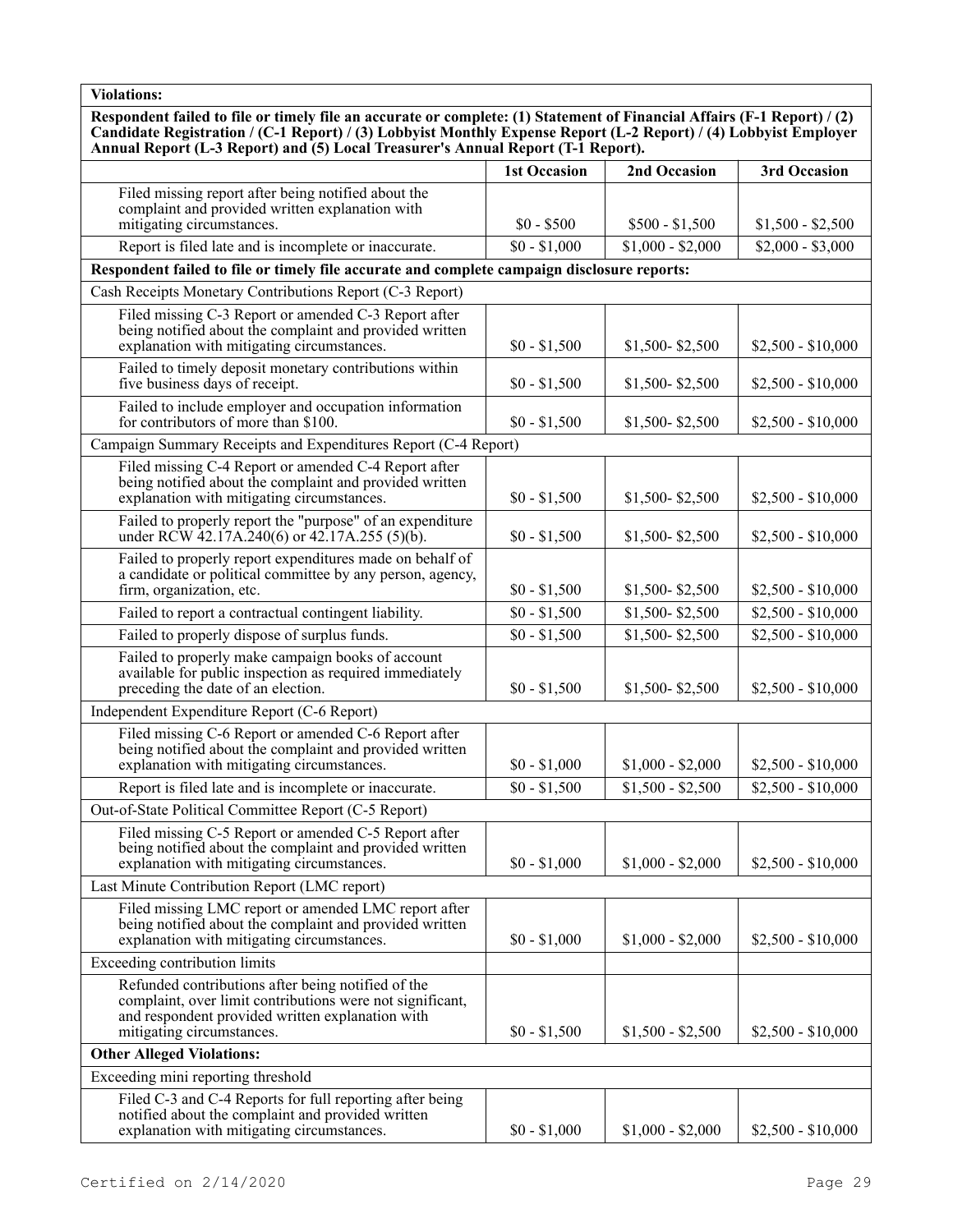**Respondent failed to file or timely file an accurate or complete: (1) Statement of Financial Affairs (F-1 Report) / (2) Candidate Registration / (C-1 Report) / (3) Lobbyist Monthly Expense Report (L-2 Report) / (4) Lobbyist Employer Annual Report (L-3 Report) and (5) Local Treasurer's Annual Report (T-1 Report).**

|                                                                                                                                                                                                                                                                                 | <b>1st Occasion</b> | 2nd Occasion      | 3rd Occasion       |
|---------------------------------------------------------------------------------------------------------------------------------------------------------------------------------------------------------------------------------------------------------------------------------|---------------------|-------------------|--------------------|
| Failure to file electronically                                                                                                                                                                                                                                                  |                     |                   |                    |
| Filed C-3 and C-4 Reports electronically after being<br>notified about the complaint, and provided written<br>explanation with mitigating circumstances.                                                                                                                        | $$0 - $1,000$       | $$1,000 - $2,000$ | $$2,500 - $10,000$ |
| Use of public facilities for the purpose of assisting a<br>campaign for the election of any person to any office, or for<br>the promotion of or opposition to any ballot proposition                                                                                            |                     |                   |                    |
| Use of public facilities was incidental and isolated, and<br>evidence was not submitted indicating that the use may<br>have affected the outcome of the election.                                                                                                               | $$0 - $1,000$       | $$1,000 - $2,000$ | $$2,500 - $10,000$ |
| Failure to File Lobbyist Registration Report (L-1 Report)                                                                                                                                                                                                                       |                     |                   |                    |
| Filed missing L-1 Report after being notified about the<br>complaint and provided written explanation with<br>mitigating circumstances.                                                                                                                                         | $$0 - $500$         | $$500 - $1,500$   | $$1,500 - $2,500$  |
| Failure to File Agency Lobbying Report (L-5 Report)                                                                                                                                                                                                                             |                     |                   |                    |
| Filed missing L-5 Report or amended L-5 Report after<br>being notified about the complaint and provided written<br>explanation with mitigating circumstances.                                                                                                                   | $$0 - $500$         | $$500 - $1,500$   | $$1,500 - $2,500$  |
| Grassroots Lobbying Report (L-6 Report)                                                                                                                                                                                                                                         |                     |                   |                    |
| Filed missing L-6 Report or amended L-6 Report after<br>being notified about the complaint and provided written<br>explanation with mitigating circumstances.                                                                                                                   | $$0 - $500$         | $$500 - $1,500$   | $$1,500 - $2,500$  |
| Sponsor identification requirements for political advertising                                                                                                                                                                                                                   |                     |                   |                    |
| Political advertising failed to include any sponsor<br>identification or included improper or misleading<br>sponsor identification.                                                                                                                                             | $$0 - $500$         | $$500 - $1,500$   | $$1,500 - $2,500$  |
| Party preference requirement for political advertising                                                                                                                                                                                                                          |                     |                   |                    |
| Political advertising failed to include a candidate's party<br>preference.                                                                                                                                                                                                      | $$0 - $500$         | $$500 - $1,500$   | $$1,500 - $2,500$  |
| Use of current picture requirement in political advertising                                                                                                                                                                                                                     |                     |                   |                    |
| Political advertising fails to include at least one picture<br>of the candidate used in the advertising that was taken<br>within the last five years, that is no smaller than any<br>other picture of the same candidate used in the same<br>advertisement.                     | $$0 - $500$         | $$500 - $1,000$   | $$1,000 - $1,500$  |
| Political advertising or electioneering communication-Libel or defamation per se                                                                                                                                                                                                |                     |                   |                    |
| Political advertising or an electioneering communication<br>that contains a false statement of material fact about a<br>candidate for public office.                                                                                                                            | $$0 - $500$         | $$500 - $1,500$   | $$1,500 - $2,500$  |
| Political advertising or an electioneering communication<br>that falsely represents that a candidate is the incumbent<br>for the office sought when in fact the candidate is not the<br>incumbent.                                                                              | $$0 - $500$         | $$500 - $1,500$   | $$1,500 - $2,500$  |
| Political advertising or an electioneering communication<br>that makes either directly or indirectly, a false claim<br>stating or implying the support or endorsement of any<br>person or organization when in fact the candidate does<br>not have such support or endorsement. | $$0 - $600$         | $$600 - $1,200$   | $$1,200 - $2,400$  |
| Commercial advertisers—Public inspection of documents                                                                                                                                                                                                                           |                     |                   |                    |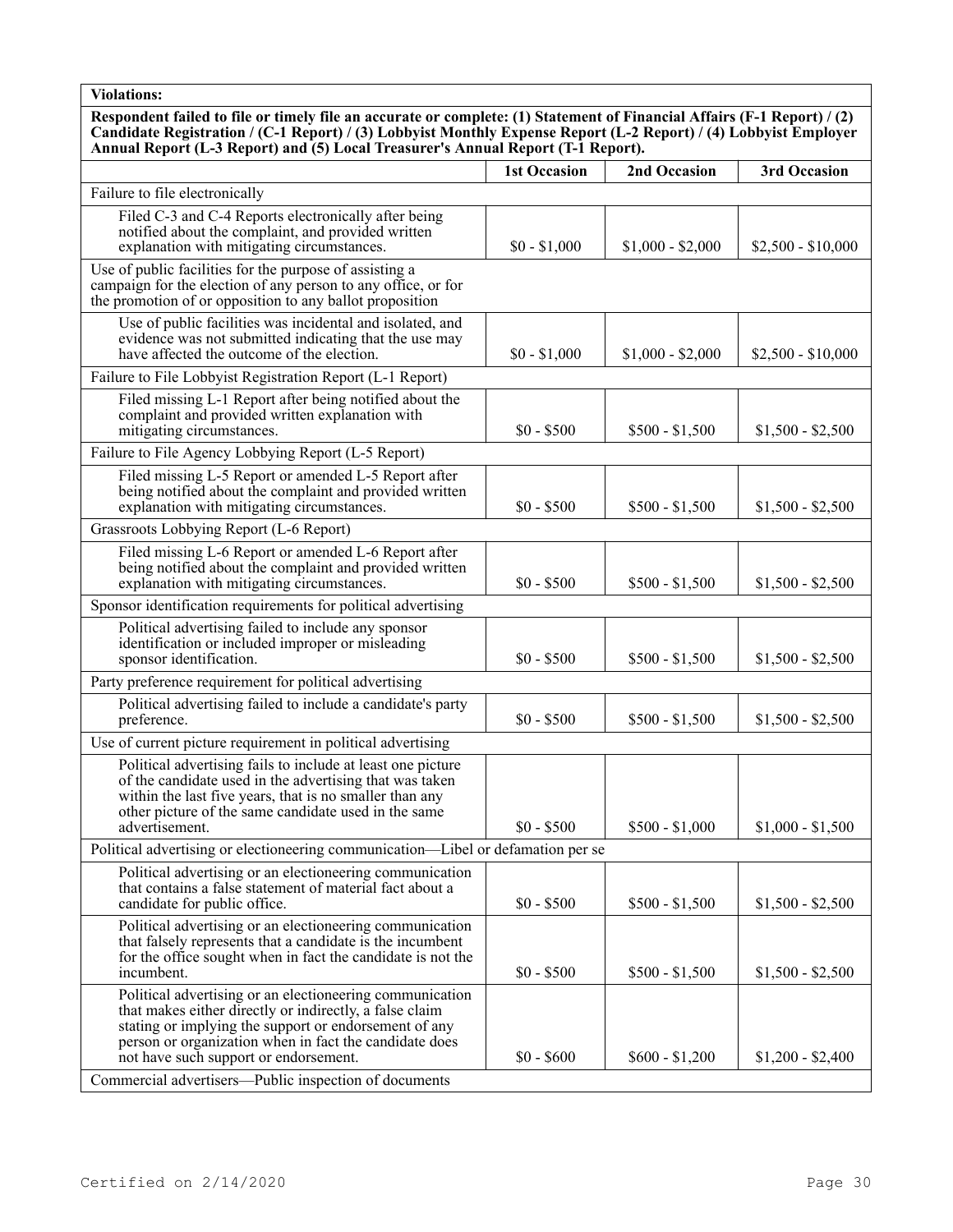**Respondent failed to file or timely file an accurate or complete: (1) Statement of Financial Affairs (F-1 Report) / (2) Candidate Registration / (C-1 Report) / (3) Lobbyist Monthly Expense Report (L-2 Report) / (4) Lobbyist Employer Annual Report (L-3 Report) and (5) Local Treasurer's Annual Report (T-1 Report).**

|                                                                                                                                                                                                                                                                                        | <b>1st Occasion</b> | 2nd Occasion    | 3rd Occasion      |  |
|----------------------------------------------------------------------------------------------------------------------------------------------------------------------------------------------------------------------------------------------------------------------------------------|---------------------|-----------------|-------------------|--|
| Commercial advertisers who after accepting or providing<br>political advertising or electioneering communications<br>during an election campaign fail to maintain records and<br>books of account, or make such information available by<br>the methods provided under WAC 390-18-050. | $$0 - $600$         | $$600 - $1,200$ | $$1,200 - $2,400$ |  |
| Candidates and political committees—Public inspection of books of account                                                                                                                                                                                                              |                     |                 |                   |  |
| Candidates or political committees who fail to<br>accommodate requests for public inspections as required<br>by WAC 390-16-043.                                                                                                                                                        | $$0 - $600$         | $$600 - $1,200$ | $$1,200 - $2,400$ |  |
| Limitations on employers or labor organizations                                                                                                                                                                                                                                        |                     |                 |                   |  |
| Failed to maintain open for public inspection, during<br>normal business hours, documents and books of accounts<br>showing a copy of each employee's request for funds to<br>be withheld for transfer to a political committee.                                                        | $$0 - $600$         | $$600 - $1,200$ | $$1,200 - $2,400$ |  |

(3) In addition to the requirements of RCW 42.17A.755, the commission may consider the nature of the violation and any relevant circumstances, including the following factors:

(a) The respondent's compliance history, including whether the noncompliance was isolated or limited in nature, indicative of systematic or ongoing problems, or part of a pattern of violations by the respondent, or in the case of a political committee or other entity, part of a pattern of violations by the respondent's officers, staff, principal decision makers, consultants, or sponsoring organization;

(b) The impact on the public, including whether the noncompliance deprived the public of timely or accurate information during a timesensitive period, or otherwise had a significant or material impact on the public;

(c) Sophistication of respondent or the financing, staffing, or size of the respondent's campaign or organization;

(d) Amount of financial activity by the respondent during the statement period or election cycle;

(e) Whether the noncompliance resulted from a knowing or intentional effort to conceal, deceive or mislead, or violate the law or rule, or from collusive behavior;

(f) Whether the late or unreported activity was significant in amount or duration under the circumstances, including in proportion to the total amount of expenditures by the respondent in the campaign or statement period;

(g) Whether the respondent or any person, including an entity or organization, benefited politically or economically from the noncompliance;

(h) Personal emergency or illness of the respondent or member of his or her immediate family;

(i) Other emergencies such as fire, flood, or utility failure preventing filing;

(j) PDC staff or equipment error, including technical problems at the PDC preventing or delaying electronic filing;

(k) The respondent's demonstrated good-faith uncertainty concerning staff guidance or instructions;

(l) Corrective action or other remedial measures initiated by respondent prior to enforcement action, or promptly taken when noncom